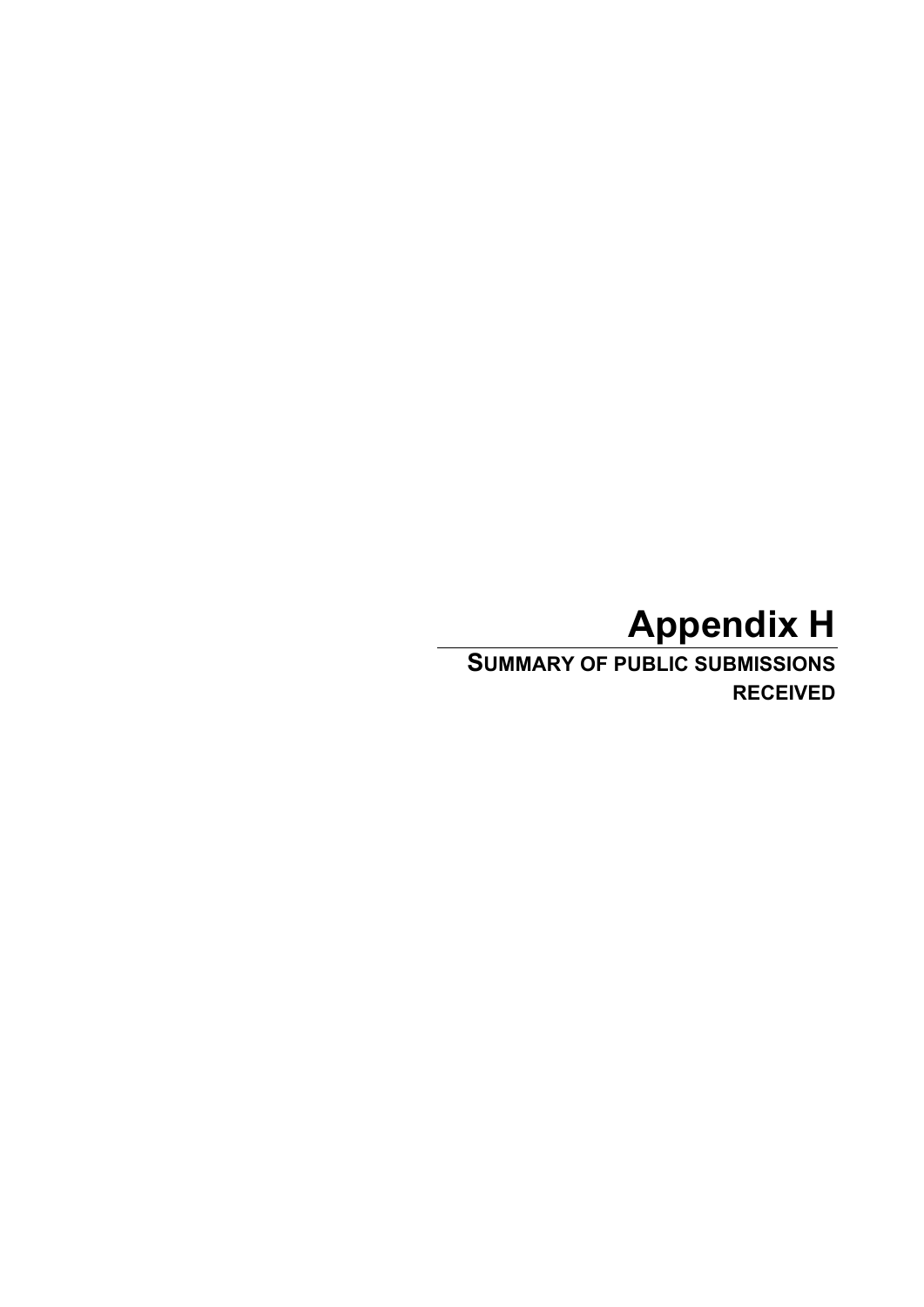

## Table H.1 – Submissions received during consultation period with response **Verbal Submissions**

| <b>Date</b> | Approx.<br>time | <b>Duration</b> | <b>Name</b>    | <b>Property</b>                              | <b>Comments received</b>                                                                                                                                                                                                                                                                                                                                                                                                                                                    | <b>Response</b>                                                                                                                                                                                                                                                                                                                                                                                       |
|-------------|-----------------|-----------------|----------------|----------------------------------------------|-----------------------------------------------------------------------------------------------------------------------------------------------------------------------------------------------------------------------------------------------------------------------------------------------------------------------------------------------------------------------------------------------------------------------------------------------------------------------------|-------------------------------------------------------------------------------------------------------------------------------------------------------------------------------------------------------------------------------------------------------------------------------------------------------------------------------------------------------------------------------------------------------|
| 24/04/2015  | 2pm             | $\sim$ 5mins    |                | Opposite<br>council yards                    | • Would like to know how much of her land is<br>to be acquired and details of how to<br>comment?<br>• Doesn't object to the bypass just<br>concerned with acquisition and value<br>attributed to land. I explained that only<br>concept design work had been completed<br>and that the areas for acquisition are unlikely<br>to be known until the project progresses. It<br>was recommended she provide comment on<br>her concerns and attend the meeting on the<br>6 May. | • Acquisition details addressed in Section<br>6.8. It is noted that these figures provided are<br>very preliminary are expected to change as<br>detailed design is completed. A mitigation<br>measure identified within this REF is for<br>every effort to be made to minimise<br>unnecessary acquisition. It is understood<br>preliminary discussions with Council have<br>commenced in this regard. |
| 27/04/2015  | 1pm             | $~10$ mins      | Jack<br>Mallon | Pinch point<br>near<br>river/railway<br>line | . His property is affected by the alignment<br>and wants to know the extent of the effect. I<br>explained that we couldn't quantify extent of<br>effects (in terms of land area) until we have<br>the detailed digital design from Council/GHD<br>but we can see which properties are<br>affected.<br>• Asked to be sent the detailed design<br>drawings                                                                                                                    | • As above.<br>• Provided as requested.                                                                                                                                                                                                                                                                                                                                                               |
| 1/05/2015   | 10:30am         | $\sim$ 5mins    | Paul<br>Galea  | not adjacent                                 | • Couldn't access link to Council document.<br>Had suggestions about alternative routes<br>which I indicated was not part of the brief,<br>although noted that some recommendations<br>as to refinements was a likely outcome of<br>the assessment                                                                                                                                                                                                                          | • Council documents provided. The process<br>for the selection of the route is outlined in<br>Section 2.4. Further consideration of route<br>selection or possible wholesale changes to<br>the alignment have not been considered<br>within the REF as it is outside the scope of<br>Geolyse' engagement.                                                                                             |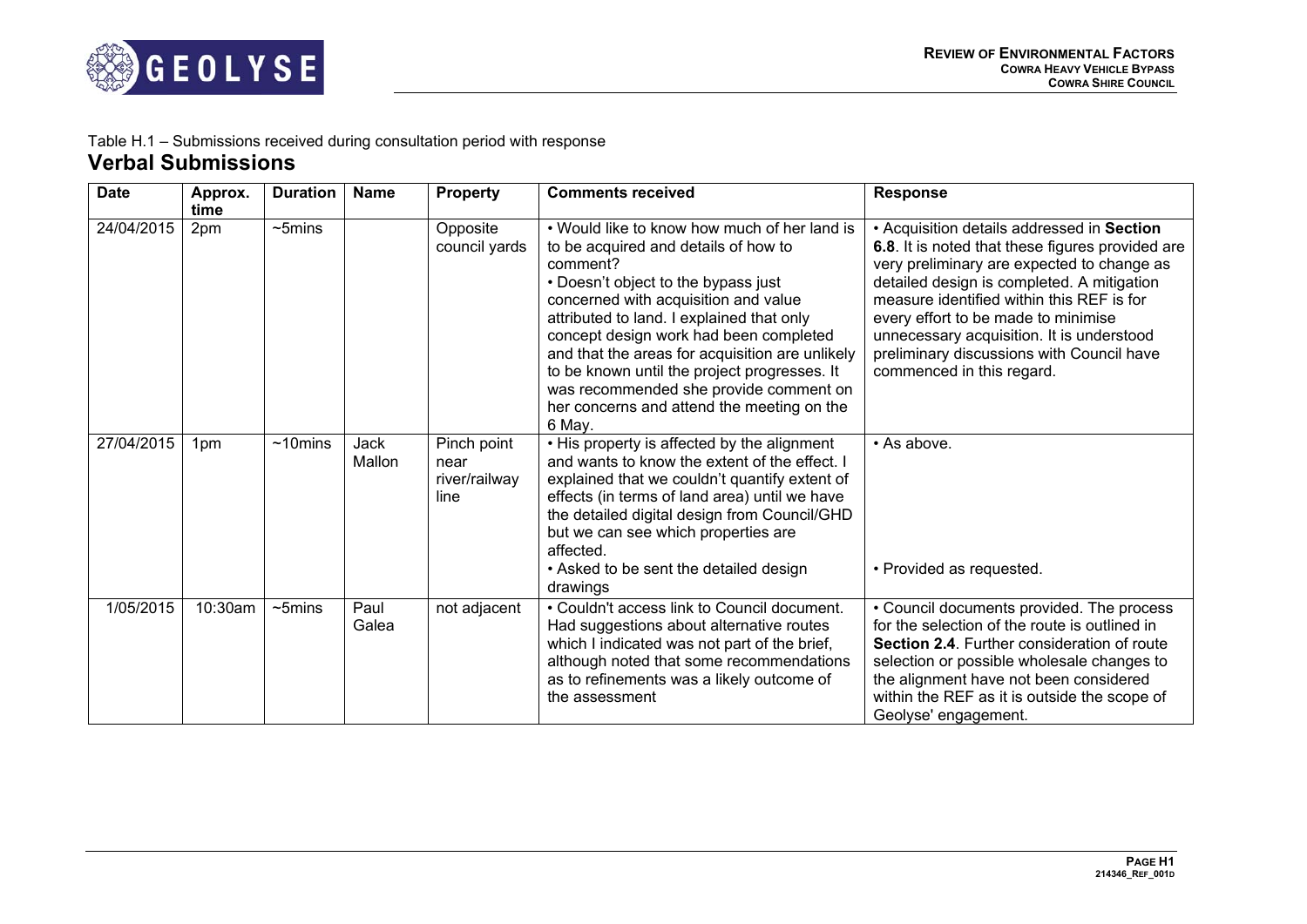

| 1/05/2015  | 10:55 | 25 mins | John<br>Waters     | Lives on<br>boundary<br>road | • Very concerned about impacts from noise<br>and on property valuations.<br>• Believes the bypass is necessary but does<br>not agree with the alignment and is<br>disappointed with the way council has (in his<br>words) forced the route on local residents<br>and has given poor advice to people                                                                                                                                                                                                                                                                                                                                                           | • Noise impacts are addressed in detail in<br>Section 6.3.<br>• Route selection and alternatives is<br>discussed in Section 2.4                                                                                                                                                                                                                                                                                                                                |
|------------|-------|---------|--------------------|------------------------------|----------------------------------------------------------------------------------------------------------------------------------------------------------------------------------------------------------------------------------------------------------------------------------------------------------------------------------------------------------------------------------------------------------------------------------------------------------------------------------------------------------------------------------------------------------------------------------------------------------------------------------------------------------------|----------------------------------------------------------------------------------------------------------------------------------------------------------------------------------------------------------------------------------------------------------------------------------------------------------------------------------------------------------------------------------------------------------------------------------------------------------------|
|            |       |         |                    |                              | considering building in the locality.<br>• Will be attending the people meeting.<br>• Would like to know what noise level limits<br>would apply to his property and I explained<br>this would be determined via the noise<br>assessment.                                                                                                                                                                                                                                                                                                                                                                                                                       | • Noted<br>• Refer Section 6.3                                                                                                                                                                                                                                                                                                                                                                                                                                 |
|            |       |         |                    |                              | • Is looking to sell and leave Cowra and<br>believes will lose money because of the<br>route.                                                                                                                                                                                                                                                                                                                                                                                                                                                                                                                                                                  | • The potential for impacts to property values<br>is addressed in Section 6.9                                                                                                                                                                                                                                                                                                                                                                                  |
|            |       |         |                    |                              | . Has discussed the matter with the Valuer<br>Generals office.                                                                                                                                                                                                                                                                                                                                                                                                                                                                                                                                                                                                 | • As above                                                                                                                                                                                                                                                                                                                                                                                                                                                     |
| 20/05/2015 | 9:15  | 7 mins  | Chris<br>Hatherley | <b>Calare Street</b>         | • Questioned why he was not be invited to<br>the public meeting as he is only 110 metres<br>from the bypass. I explained the decision<br>was taken to write only to people directly<br>abutting the alignment and to put the advert<br>in the paper. I offered to provide a copy of<br>the public meeting minutes so that<br>comments could be provided. He indicated<br>he would obtain a copy from the neighbour<br>and provide comments to me by COB<br>Monday (25th Monday).<br>• He asked how accessible the draft report<br>would be and I explained that was up to<br>Council but we have no objection to it<br>entering the public domain immediately. | • Details of consultation process is outlined in<br><b>Section 5</b> of this assessment.<br>• Given the high level of community interest<br>in the project it is recommended that the draft<br>REF be made available to the general public<br>for review and comment, and that any<br>comments be incorporated into the final<br>document. This may include, subject to<br>Council agreement, presentation of the draft<br>REF by Geolyse to a public meeting. |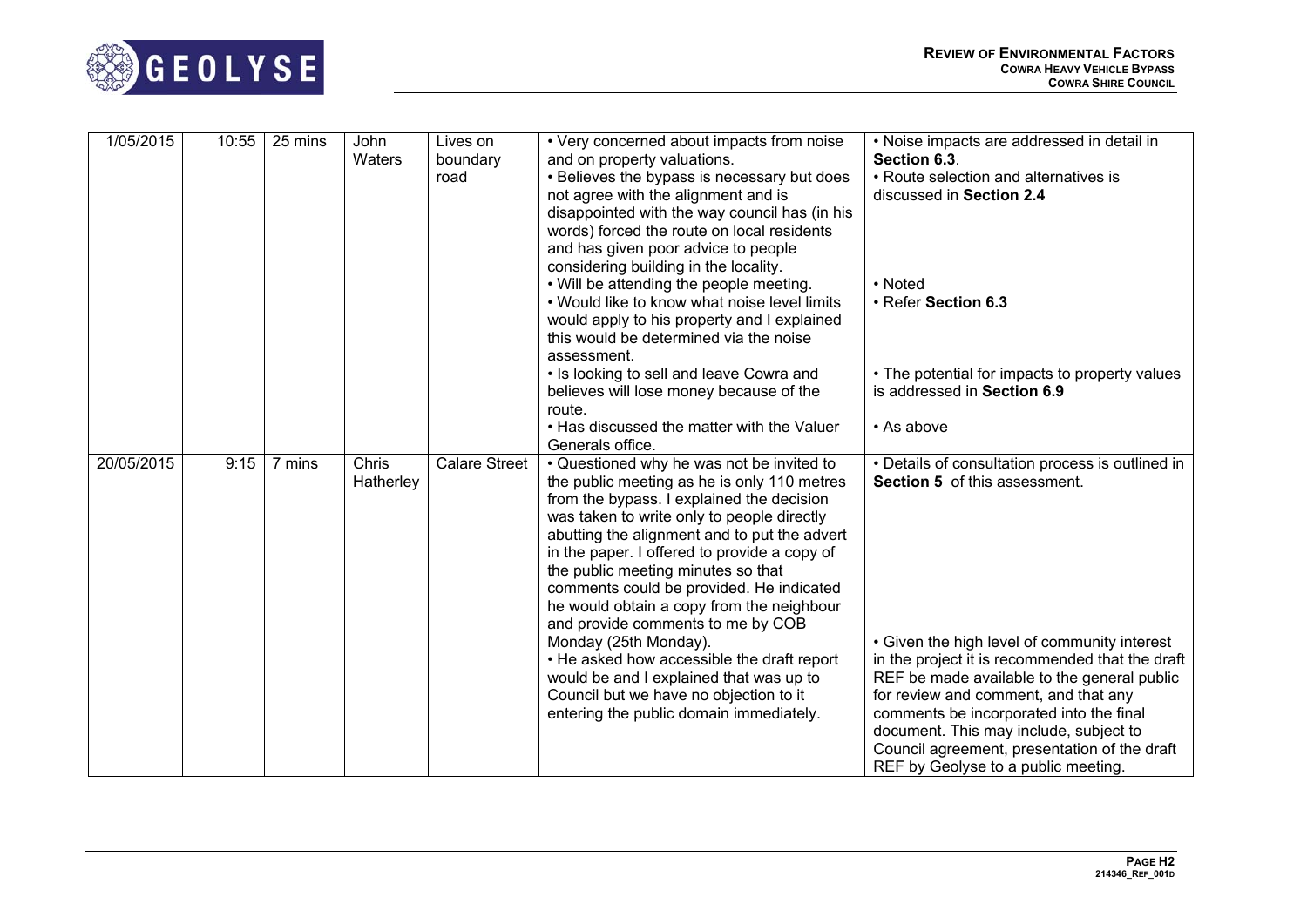

| 20/05/2015 | Via<br>Council |        | Mr and<br>Mrs<br>Preston | 19 Fishburn<br><b>St</b> | • Concern with the interface of the proposed<br>bypass with Fishburn Street and whether<br>their access would be restricted or whether a<br>cul-de-sac may be included for the existing<br>property's access.                                                    | • All intersections are considered in the traffic<br>assessment (refer Section 6.4) and<br>recommendations provided. Detailed design<br>would look at these issues in more detail,<br>subject to detailed survey, and would ensure<br>that all intersections meet required<br>standards. Access arrangements for<br>individual properties would also need to meet<br>standards and mitigation measures to this<br>effect are provided within the traffic<br>assessment.<br>• Concept alignment at this location                                                                                                        |
|------------|----------------|--------|--------------------------|--------------------------|------------------------------------------------------------------------------------------------------------------------------------------------------------------------------------------------------------------------------------------------------------------|------------------------------------------------------------------------------------------------------------------------------------------------------------------------------------------------------------------------------------------------------------------------------------------------------------------------------------------------------------------------------------------------------------------------------------------------------------------------------------------------------------------------------------------------------------------------------------------------------------------------|
|            |                |        |                          |                          | • Also concerned about the height of the<br>bypass, and the drivers of vehicles on it<br>being able to look into their property; they<br>questioned whether privacy screens may be<br>installed at appropriate points on the route.                              | (approximately chainage 3180) shows the<br>finished road level would be 500mm above<br>the existing road level). The final levels<br>would be confirmed as an element of<br>detailed design but, based on this minor<br>increase, it is not anticipated that privacy<br>would be a significant concern.                                                                                                                                                                                                                                                                                                                |
| 27/05/2015 | 11:30          | 7 mins | Graham<br>Dunn           | Resident of<br>Cowra     | . Questioned who the determining authority<br>was and why the Department of Planning did<br>not have a greater role in the process?                                                                                                                              | . It was explained that the project is<br>considered in respect of Part 5 of the<br>Environmental Planning and Assessment Act<br>1979 (refer Section 4) and as such the<br>determining authority is also the authority<br>proposing the work, in this case Cowra<br>Council. Other authorities (such as Roads<br>and Maritime Services, NSW DPI Fisheries,<br>NSW Office of Water etc) have determining<br>authority roles but the final decision is taken<br>by Council. Process and role of the DP&E is<br>dictated by relevant guidelines and policies;<br>in this instance the role of DP&E is limited.<br>• Noted |
|            |                |        |                          |                          | • Highlighted ongoing concerns with road<br>projects around NSW generally and stated<br>that a regional road user group should be<br>setup to comment on road projects generally<br>• Has provided written comments (not<br>received at the time of the ph call) | • Received and considered below.                                                                                                                                                                                                                                                                                                                                                                                                                                                                                                                                                                                       |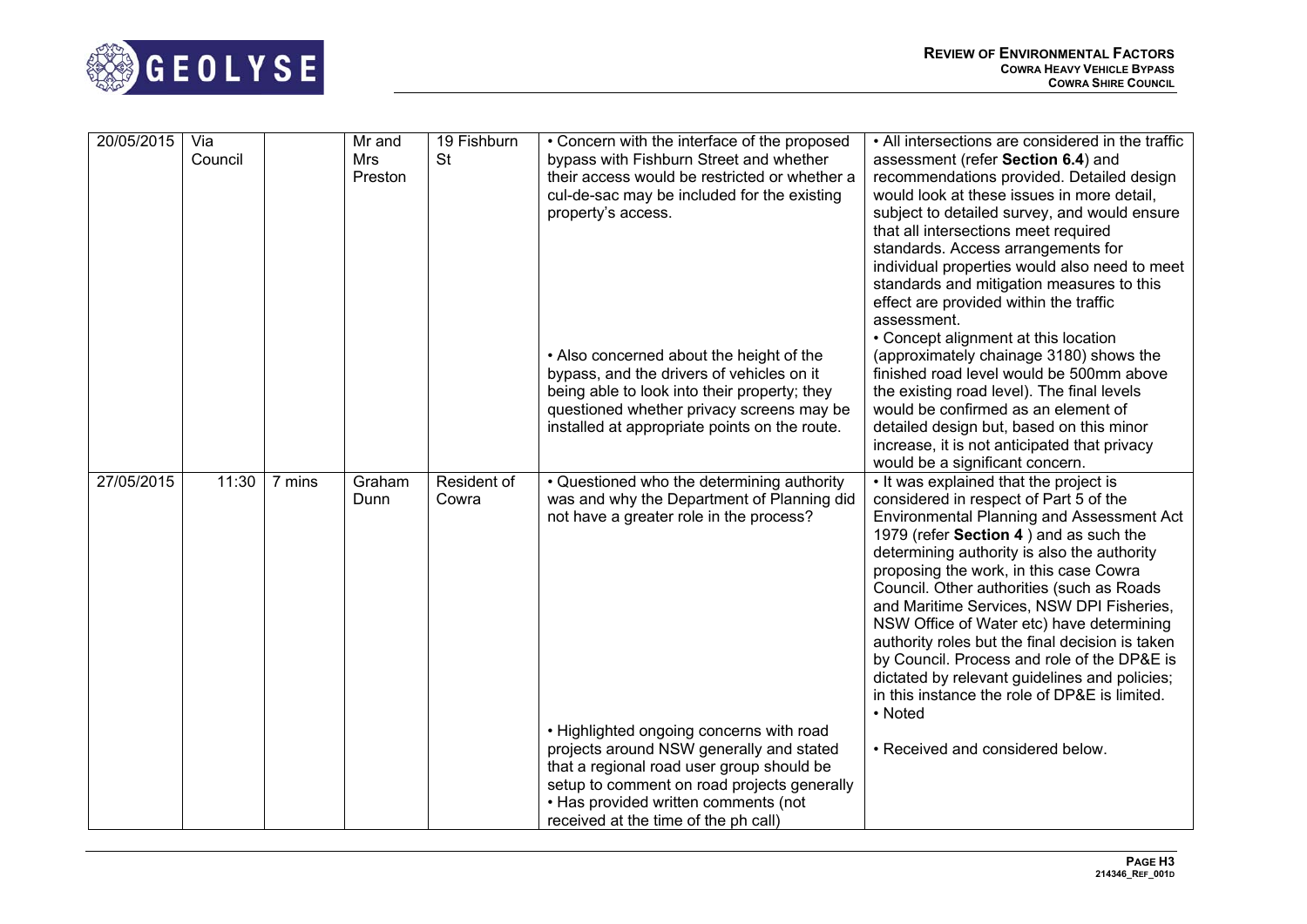

## **WRITTEN SUBMISSIONS (PRIVATE)**

| <b>Date</b> | Format | <b>Name</b>                | <b>Property</b>             | <b>Comments received</b>                                                                                                                                                                                                                                                                                                                                                                             | <b>Response</b>                                                                                                                                                                                                                                                                                                                                          |
|-------------|--------|----------------------------|-----------------------------|------------------------------------------------------------------------------------------------------------------------------------------------------------------------------------------------------------------------------------------------------------------------------------------------------------------------------------------------------------------------------------------------------|----------------------------------------------------------------------------------------------------------------------------------------------------------------------------------------------------------------------------------------------------------------------------------------------------------------------------------------------------------|
| 5/05/2015   | email  | Paul Galea                 | Not stated                  | • Concern about the use of Boundary Road and<br>believes there are better options. Proposes that<br>the alignment should continue south of Airport<br>Road (following same alignment) before turning<br>east along an unnamed road reserve and then<br>joining the Young Road. Original design<br>resumes at Young Road. This will reduce<br>impacts to Airport and Boundary Roads and<br>tree loss. | • See previous comments in respect of alignment -<br>no consideration of the adopted alignment or<br>alternative alignments have not formed part of this<br>assessment beyond the matters addressed in<br>Section 2.4)                                                                                                                                   |
| 11/05/2015  | letter | Stephen and<br>Patti Brown | 37<br>Campbell<br><b>St</b> | • Concern regarding construction and<br>operational impacts on the structural integrity of<br>the dwelling (built in the 1870s).                                                                                                                                                                                                                                                                     | • A mitigation measure is provided in the Noise and<br>Vibration Assessment that any buildings of heritage<br>significance, or buildings in close proximity to<br>building works, should be subject to a pre-<br>construction structural dilapidation report.<br>Monitoring would occur during and post<br>construction to ensure no damage to buildings |
|             |        |                            |                             | • Concern about impacts to business as a result<br>of increased noise, traffic movements, more<br>difficulty parking.                                                                                                                                                                                                                                                                                | . Noise issues addressed in Section 6.3;<br>traffic/parking issues addressed in Section 6.4.<br>These assessments conclude that the activity can,<br>subject to the implementation of appropriate<br>mitigation measures including adopting matters<br>identified via detailed design, occur without<br>significant impact to existing properties.       |
|             |        |                            |                             | • Concern about 80km/hr speed limit in this<br>area that may discourage patrons.                                                                                                                                                                                                                                                                                                                     | • GHD Bypass Study notes an assumed speed limit<br>of 70km/hr in this portion of the bypass. Final<br>determination of speed limits would be by Roads<br>and Maritime Services in conjunction with Council -                                                                                                                                             |
|             |        |                            |                             | • Concern about proposed crossing of<br>Waugoola Creek, the proposal to use of a                                                                                                                                                                                                                                                                                                                     | refer Section 6.4<br>• Further flood modelling would be required once                                                                                                                                                                                                                                                                                    |
|             |        |                            |                             | raised culvert and the impact this will have to<br>flood behaviour.                                                                                                                                                                                                                                                                                                                                  | detailed design progresses to determine the full<br>extent of impacts. It is anticipated that an<br>engineering solution can be identified during<br>detailed design that would maintain or improve the                                                                                                                                                  |
|             |        |                            |                             | • Concern that only a small proportion of<br>residents want the route alignment as adopted                                                                                                                                                                                                                                                                                                           | current situation                                                                                                                                                                                                                                                                                                                                        |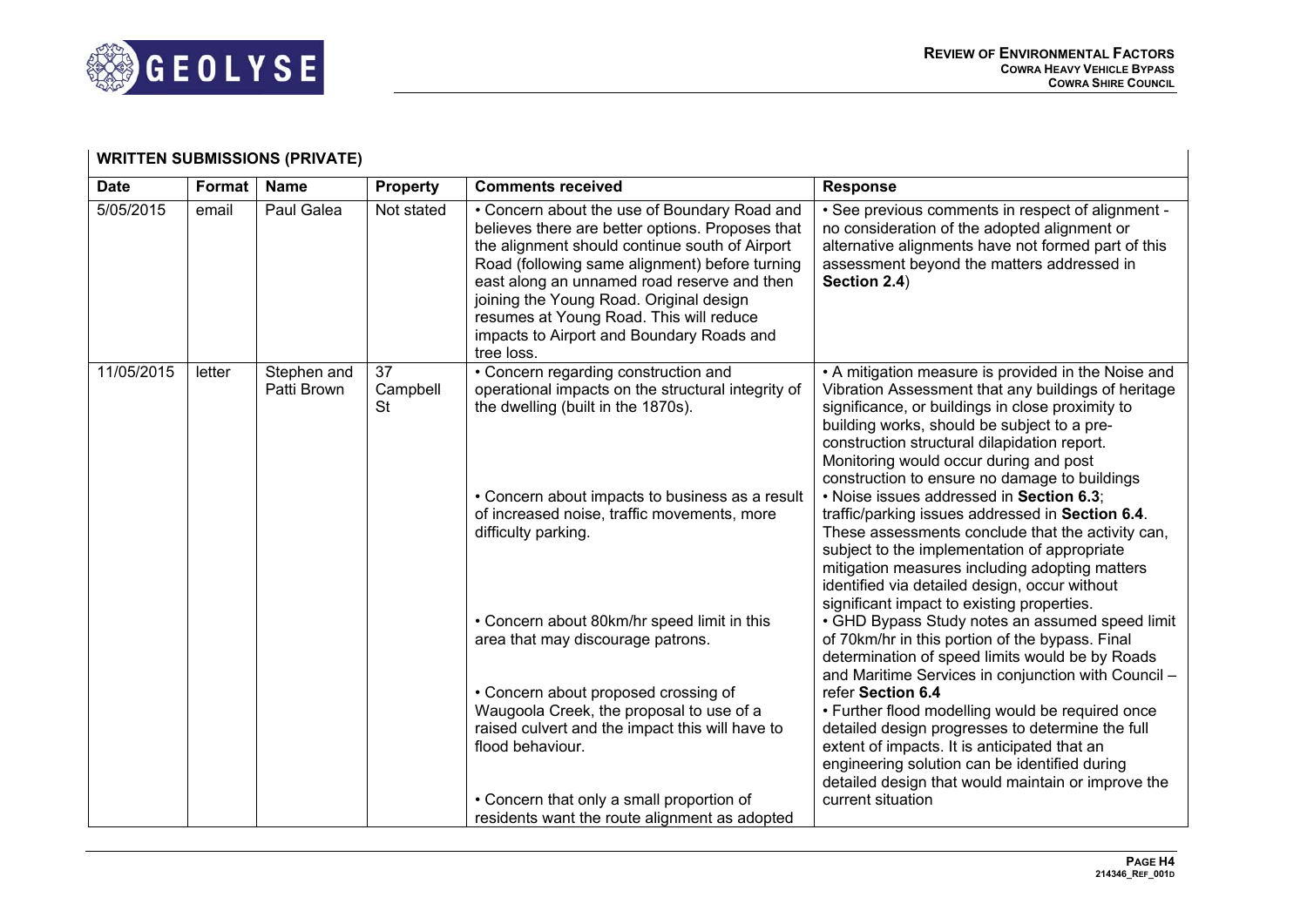

|            |        |            |                        | (65% of 400 responders in the GHD study) and                                                                                                                                                                     | • See previous comments in respect of route                                                                                                                                                                                     |
|------------|--------|------------|------------------------|------------------------------------------------------------------------------------------------------------------------------------------------------------------------------------------------------------------|---------------------------------------------------------------------------------------------------------------------------------------------------------------------------------------------------------------------------------|
|            |        |            |                        | opinion that this is not representative of the                                                                                                                                                                   | selection and adoption.                                                                                                                                                                                                         |
|            |        |            |                        | 12,000 resident population.                                                                                                                                                                                      |                                                                                                                                                                                                                                 |
| 11/05/2015 | letter | L Stubbing | 58<br>Boundary<br>Road | • Concern about the safety of the Young<br>Road/Fishburn St intersection                                                                                                                                         | • Traffic assessment considers and recommends<br>the appropriate treatment of all intersections<br>including the Fishburn St/Young Road intersection -<br>refer Section 6.4.                                                    |
|            |        |            |                        | • Believes that Airport/Boundary Roads section<br>of bypass won't be used much as heavy<br>vehicles heading south rather than west and<br>would therefore be a white elephant<br>• Proposes improvement to Young | • Studies completed by GHD to determine time<br>benefits of route options; further analysis of this<br>element of the project has not been completed via<br>this assessment                                                     |
|            |        |            |                        | Road/Fishburn St intersection instead of bypass<br>• Specific concerns about the proposed<br>alignment noted as:<br>- Expensive white elephant, won't be used                                                    | • Alternatives of this nature are discussed in<br>Section 2.4 but not addressed further via this<br>assessment.                                                                                                                 |
|            |        |            |                        | enough to warrant money invested, will need<br>widening and street lighting.                                                                                                                                     | • Comments as follows:<br>- Upgrade and development works would be                                                                                                                                                              |
|            |        |            |                        |                                                                                                                                                                                                                  | required and the final cost of these would not be<br>known until detailed design has been completed                                                                                                                             |
|            |        |            |                        | - Dangerous crossing Young Road.                                                                                                                                                                                 | and the designs have been reviewed by a quantity<br>surveyor or construction company.<br>- All proposed intersections are considered via the<br>traffic assessment (refer Section 6.4) and would be                             |
|            |        |            |                        | - Residents will have to be compensated.                                                                                                                                                                         | designed to meet relevant standards to ensure<br>safety                                                                                                                                                                         |
|            |        |            |                        | - These roads are gazetted as a travelling stock<br>route and are part of a school bus run.<br>- More jobs will be lost.                                                                                         | - Compensation in respect of acquisition is a matter<br>to be determined directly between affected land<br>owners and Council<br>- Safety of road uses is considered in detail in the<br>traffic assessment (refer Section 6.4) |
|            |        |            |                        | - Mobil and BP service stations will suffer. Rose                                                                                                                                                                | - It is assumed that job loss is inferred in reference<br>to following dot point and impacts to businesses.                                                                                                                     |
|            |        |            |                        | Garden café will suffer, Maccas will suffer.                                                                                                                                                                     | See below.                                                                                                                                                                                                                      |
|            |        |            |                        |                                                                                                                                                                                                                  | - The bypass is aimed at removing heavy vehicles<br>from the main street - refer Section 6.4. Light<br>vehicles would be encouraged to remain on the<br>existing highway and continue to pass through town                      |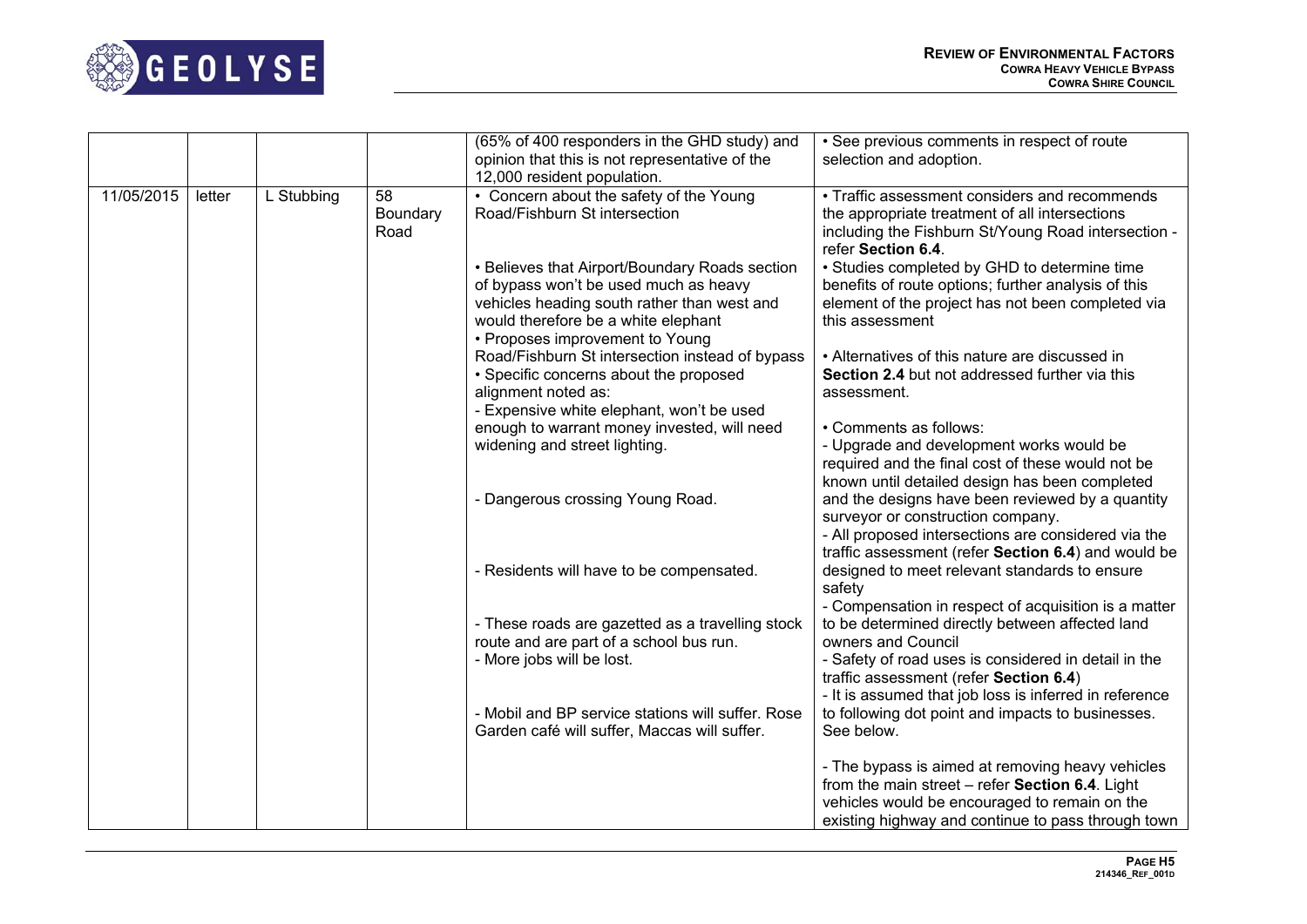

|            |        |                                    |                        | - Most importantly, lives will be lost as you are<br>creating a traffic "black spot".<br>Identifies following positives about the<br>suggested Young Road upgrade alternative:<br>- It's already there.<br>- It's industrial.<br>- It's almost 4 lanes wide now.<br>- Just needs a BIG roundabout at the Fishburn<br>Road inter-section.<br>- Save rate payers money - no compensation<br>for affected residents<br>- Mobile service station happy BP happy, Rose<br>garden café happy, Maccas happy, residence of<br>Boundary Road/Airport Road happy.<br>- It's a "NO BRAINER" | and utilise services and businesses. Consideration<br>of economic impacts is provided in detail in Section<br>6.9.<br>- The traffic assessment confirms that the bypass<br>and all resulting intersections can operate at an<br>appropriate level of service, thereby ensuring<br>safety. Consideration of alternatives is provided in<br>Section 2.4. |
|------------|--------|------------------------------------|------------------------|----------------------------------------------------------------------------------------------------------------------------------------------------------------------------------------------------------------------------------------------------------------------------------------------------------------------------------------------------------------------------------------------------------------------------------------------------------------------------------------------------------------------------------------------------------------------------------|--------------------------------------------------------------------------------------------------------------------------------------------------------------------------------------------------------------------------------------------------------------------------------------------------------------------------------------------------------|
| 14/05/2015 | letter | <b>Barry Burns</b>                 | 121<br>Waratah St      | • Concerned about noise<br>• Cumulative impact of noise of bypass together<br>with increased noise activity projected at the<br>airport in coming years                                                                                                                                                                                                                                                                                                                                                                                                                          | • Detailed noise assessment is provided in Section<br>6.3<br>• As above                                                                                                                                                                                                                                                                                |
| 15/05/2015 | letter | Bob &<br><b>Brenda</b><br>Moriarty | 38<br>Boundary<br>Road | • Concern about the impact of the bypass on<br>the amenity of the area and on wildlife<br>• concerned about traffic safety                                                                                                                                                                                                                                                                                                                                                                                                                                                       | • Assessment in respect of landscape character<br>and visual amenity is provided in Section 6.1 and<br>an assessment of socio-economic impacts is<br>provided in Section 6.9<br>• A detailed traffic assessment is provided in<br>Section 6.4 which confirms that a safe road<br>environment can be provided                                           |
| 18/05/2015 | letter | Merv & Jane<br><b>Tasker</b>       | 50<br>Boundary<br>Road | • Agree that the bypass is required<br>• concerned about the current alignment, in<br>particular the intersection of Boundary Road<br>and Olympic Highway. Believes an upgrade of<br>this intersection is required due to past fatalities<br>• Intersection of Boundary and Airport Roads<br>also a problem - suggests a gentle sweeping<br>curve with appropriate camber/slope. May<br>present access issues for RFS/SES. Acquisition<br>required which may not be popular<br>• Grenfell and Airport Road intersection is poor<br>but space exists to provide an improved       | • Noted<br>• The traffic assessment considers all intersections<br>and confirms required intersection treatments<br>• This measure has also been identified by the<br>ecologist and would be a mitigation measure<br>outlined in the report<br>• See above comments about intersection works                                                           |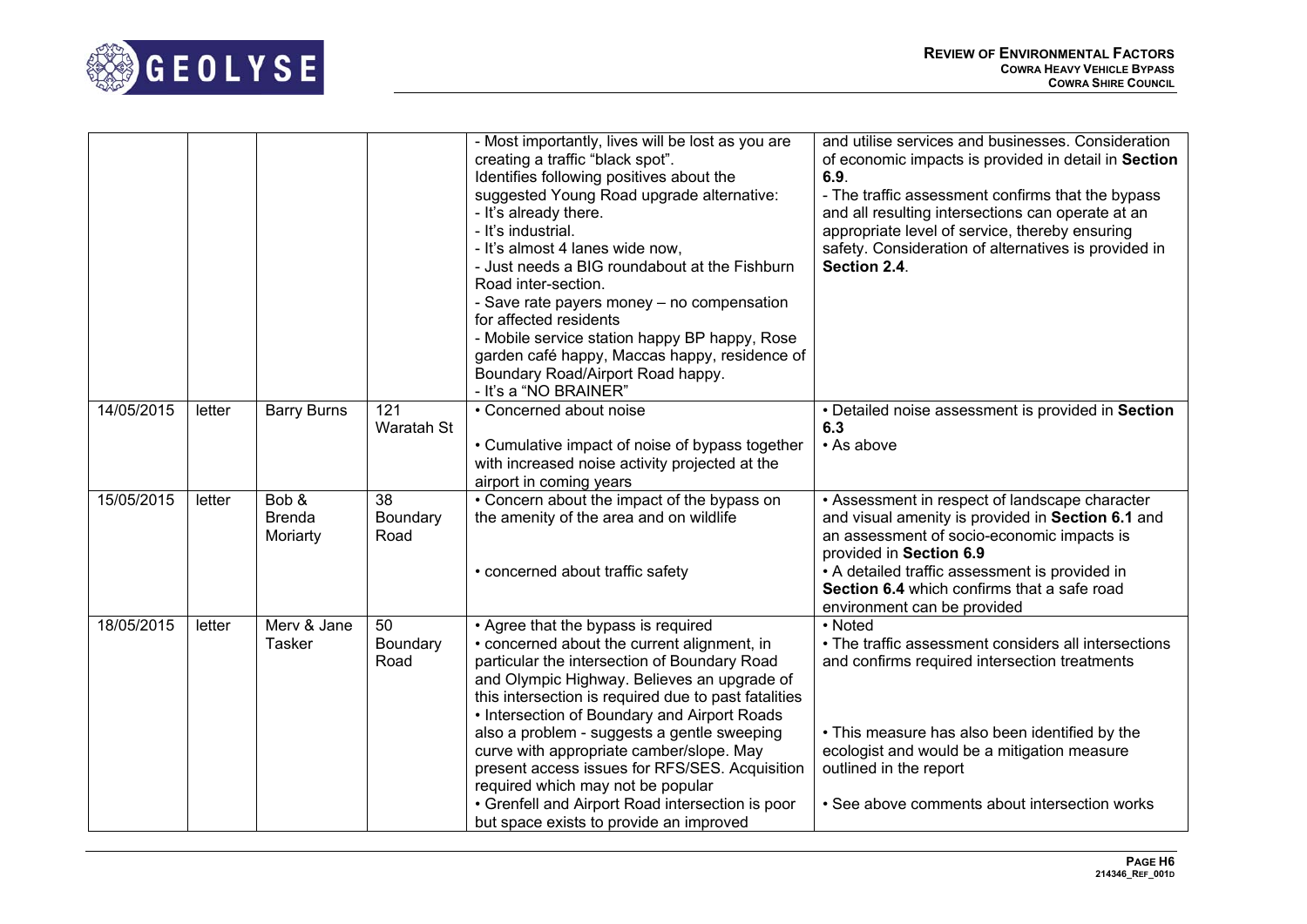

| intersection<br>• All three intersections would be used by traffic<br>generated by the saleyards, abattoir, grain<br>storage and Council depot and will require a<br>level surface for safe manoeuvring<br>• Loss of amenity to residents on Boundary<br>Road due to increased traffic and increased<br>noise | • As above<br>• As above                                                                                                                                                                                                                                                                                  |
|---------------------------------------------------------------------------------------------------------------------------------------------------------------------------------------------------------------------------------------------------------------------------------------------------------------|-----------------------------------------------------------------------------------------------------------------------------------------------------------------------------------------------------------------------------------------------------------------------------------------------------------|
| • safety concerns for residents turning into<br>properties from the bypass and for school bus<br>services that operate along the route. A service<br>lane could address these issues                                                                                                                          | • Traffic and noise impacts are considered in<br>Sections 6.3 and 6.4. Amenity impacts considered<br>throughout Section 6.                                                                                                                                                                                |
| • Concern about loss of trees and resulting loss<br>of visual amenity                                                                                                                                                                                                                                         | • All property accesses would need to achieve<br>compliance with Austroads standards for road<br>design to ensure safety; this is a recommended<br>mitigation measure. Provision of school bus bays as<br>a minimum is a mitigation measure                                                               |
| • Quality of surfaces and intersections needs to<br>be high to ensure that the bypass operates at a<br>high standard                                                                                                                                                                                          | • Noted                                                                                                                                                                                                                                                                                                   |
| . Will access to side streets (Hartley, Service<br>Road, Calare Street, Waratah) be limited?                                                                                                                                                                                                                  | • Detailed design would considered all of the<br>accesses but the current arrangement is anticipated<br>to remain in terms of access                                                                                                                                                                      |
| • Road design should allow for 80km/hr to<br>ensure free flow of traffic and time reductions<br>over main street route                                                                                                                                                                                        | • The GHD Bypass Study identified a range of<br>proposed speed limits across the bypass and this is<br>reflected on page 108 of the GHD Bypass Study -<br>refer Table 3.1. A final decision on speed limits<br>would be the responsibility of Roads and Maritime<br>Services in conjunction with Council. |
| • Learn from problems with Orange Northern<br>Distributor such as surface failure                                                                                                                                                                                                                             | • Noted                                                                                                                                                                                                                                                                                                   |
| • Have opportunities for servicing businesses<br>been considered along the bypass?                                                                                                                                                                                                                            | • Access to all properties (business and private) is<br>considered in Section 6.3.6.3. Access would be<br>maintained as a minimum.                                                                                                                                                                        |
| • Recent/current improvements to Bells Line of<br>Road and Great Western Highway will likely<br>lead to greater traffic levels through Cowra and<br>onwards South - bypass needs to respond to                                                                                                                | • Traffic projections are conservative and consider a<br>20 year horizon - refer Section 6.3.6.3.                                                                                                                                                                                                         |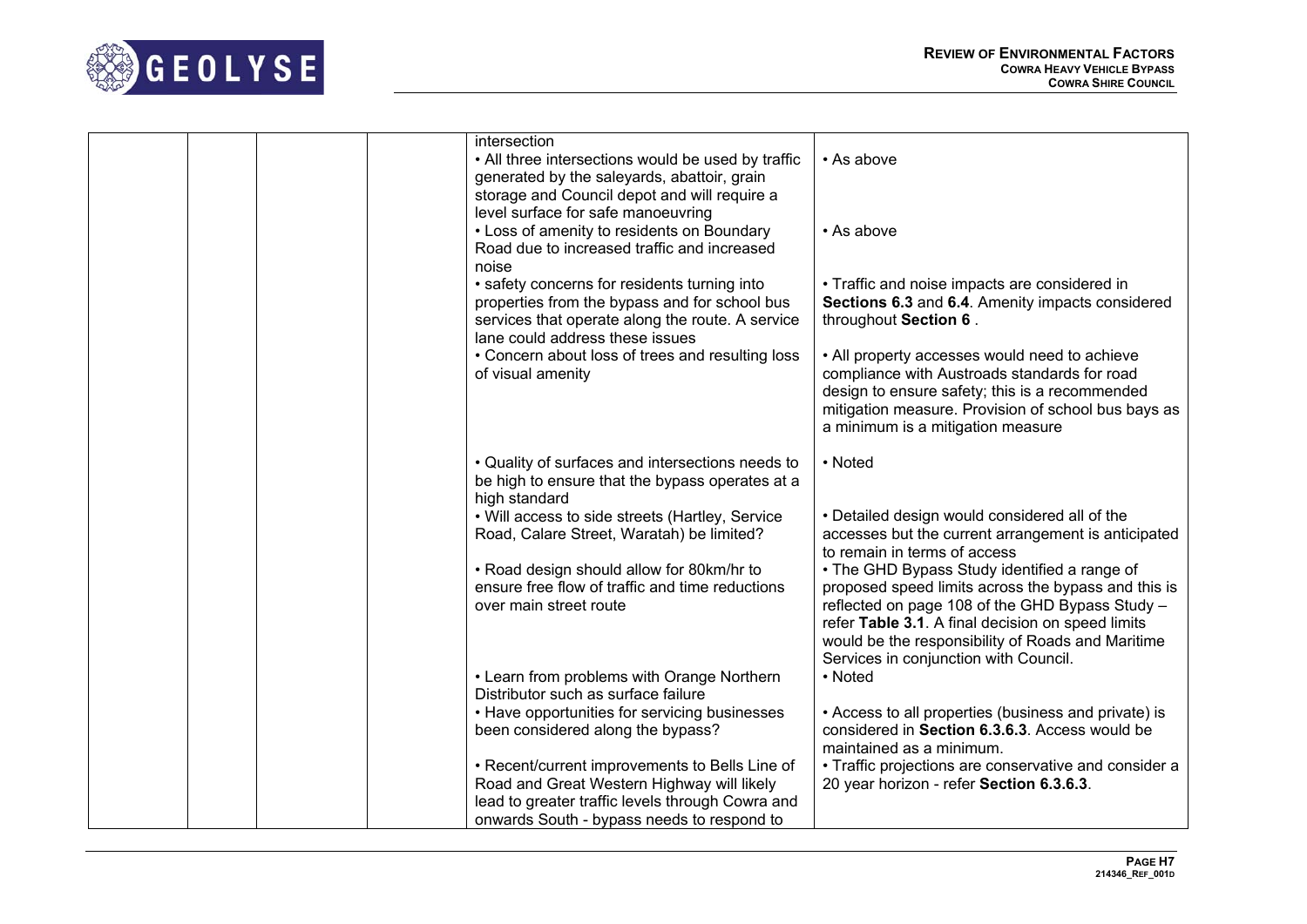

|            |        |                       |                | this.                                                                                        |                                                                                                         |
|------------|--------|-----------------------|----------------|----------------------------------------------------------------------------------------------|---------------------------------------------------------------------------------------------------------|
|            |        |                       |                | • Impacts to residential amenity of Boundary<br>and Airport Roads as compared with Olympic   | • Amenity is considered throughout Section 6                                                            |
|            |        |                       |                | Highway/Young Road which is largely industrial.                                              |                                                                                                         |
|            |        |                       |                | Use of this road for the bypass would be a                                                   |                                                                                                         |
|            |        |                       |                | better outcome                                                                               |                                                                                                         |
|            |        |                       |                | • Notes that the current Redfern St - to Olympic                                             | • Traffic impacts are considered in Section 6.4.                                                        |
|            |        |                       |                | Highway route is particularly dangerous                                                      |                                                                                                         |
|            |        |                       |                | • Suggest bypass would be more appropriate<br>rerouted further south and west of the airport | • Consideration of alternatives is discussed in                                                         |
|            |        |                       |                | and re-joining the Mid Western Highway near                                                  | Section 2.4                                                                                             |
|            |        |                       |                | Forbes Road                                                                                  |                                                                                                         |
|            |        |                       |                | • Points out that people expect high quality                                                 |                                                                                                         |
|            |        |                       |                | infrastructure and won't accept high risk<br>situations, as occurred historically            | . Noted. All elements of the design would need to<br>ensure compliance with the relevant standards as a |
|            |        |                       |                |                                                                                              | minimum                                                                                                 |
|            |        |                       |                | • Identifies that figures (route alignment images)                                           | • The existence of these houses is noted and have                                                       |
|            |        |                       |                | provided with the consultation letter omit a                                                 | been factored into the relevant detailed                                                                |
|            |        |                       |                | number of three houses on Boundary Road                                                      | assessments                                                                                             |
|            |        |                       |                | • Overall concerns are summarised as safety,<br>noise and potential 24/7 disturbance and the | . Impacts are considered through Section 6 with                                                         |
|            |        |                       |                | commensurate loss of value to property                                                       | valuation being specifically addressed in Section                                                       |
|            |        |                       |                |                                                                                              | 6.9.                                                                                                    |
|            |        |                       |                |                                                                                              |                                                                                                         |
| 19/05/2015 | letter | Craig A &<br>Dianne E | 66<br>Boundary | Flora/Fauna/Landscape/Visual:<br>• Concerned about clearing/widening impacts to              | • Traffic impact issues are considered at Section                                                       |
|            |        | Fisher                | Road           | space available for pedestrians and cyclists.                                                | 6.4                                                                                                     |
|            |        |                       |                | • Concerned about vegetation removal and                                                     | • Potential impacts to flora and fauna are addressed                                                    |
|            |        |                       |                | potential impacts to biodiversity.                                                           | in Section 6.2, potential impacts visual amenity are                                                    |
|            |        |                       |                |                                                                                              | discussed in Section 6.1 and potential impacts to<br>traffic and pedestrians, including safety, is      |
|            |        |                       |                |                                                                                              | addressed in Section 6.4                                                                                |
|            |        |                       |                | • Concerned about potential visual impacts to                                                | • Visual impacts are considered in Section 6.1                                                          |
|            |        |                       |                | existing agricultural landscape character.                                                   |                                                                                                         |
|            |        |                       |                | <b>Health/Noise/Dust:</b>                                                                    |                                                                                                         |
|            |        |                       |                | • Concerned about increased operational traffic<br>noise.                                    | . Noise impacts are considered at Section 6.3                                                           |
|            |        |                       |                | • Concerned that there is no mitigation of the                                               | . Noise impacts are considered at Section 6.3.                                                          |
|            |        |                       |                | effects of increased noise to their residential                                              | Necessary mitigation measures would vary property                                                       |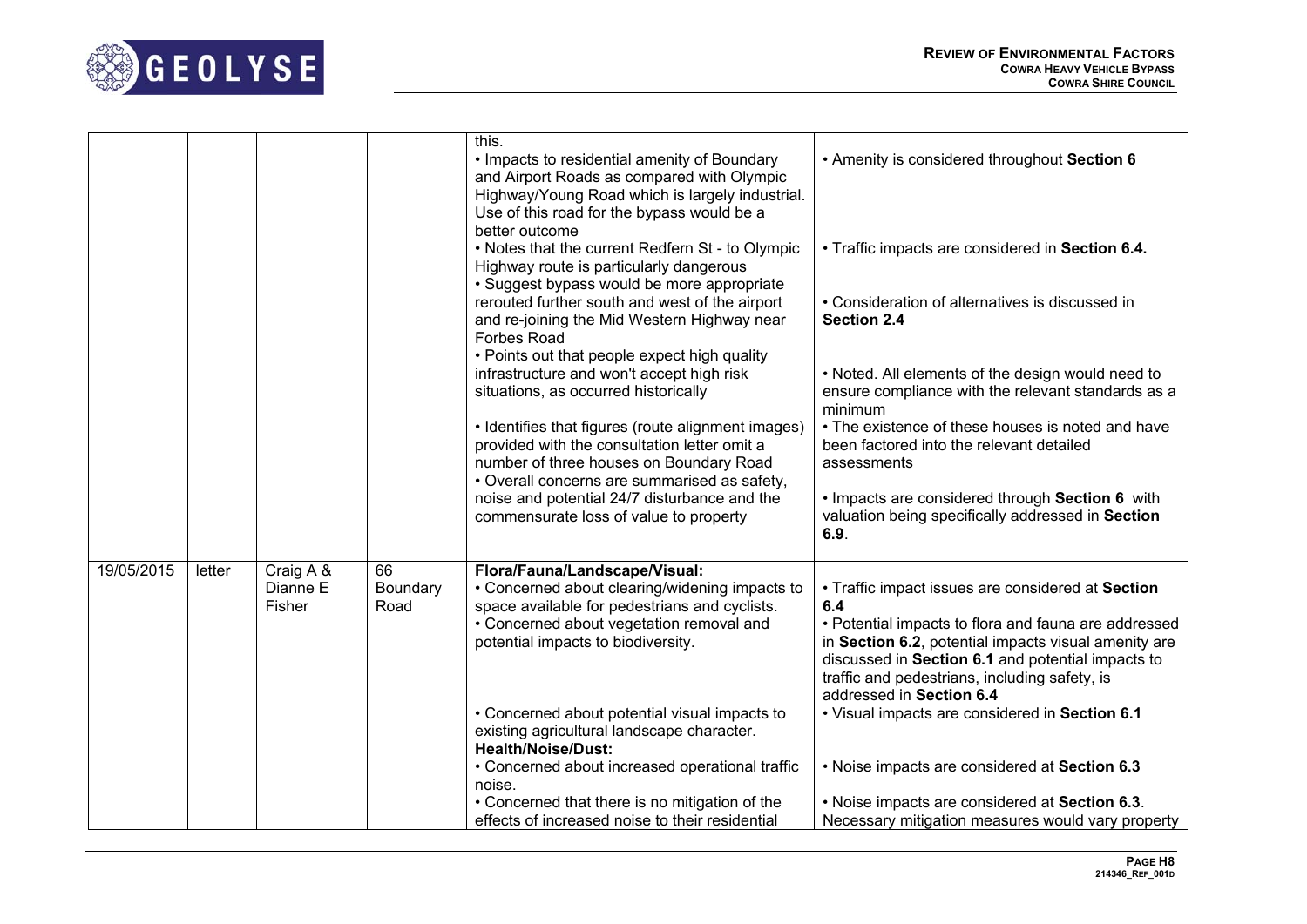

| area and therefore does not provide balance as<br>to property and individual solutions would be<br>set out in the NSW Road and Noise Policy.<br>discussed with land owners from the range of<br>options outlined in Section 6.3<br>• Concerned about potential increased<br>• As per the conclusions shown in Section 6.3,<br>aggression in the community and sleep<br>given that noise levels can be adequately managed<br>deprivation due to increased noise levels.<br>on an operational basis it is not anticipated that<br>aggression, sleep deprivation or noise related<br>health impacts are a likely project outcome.<br>· See above<br>• Concerned about short- and long-term health<br>issues associated with noise exposure.<br>• Concerned about dust and noise impacts<br>. Air quality impacts are considered at Section 6.6<br>and noise impacts at Section 6.3<br>during construction.<br>• Concerned that the likely dust and noise<br>• The air quality assessment completed (refer<br>emissions, even with environmental<br>Section 6.6) demonstrates that the project would<br>management, are unacceptable during<br>be within acceptable levels.<br>construction and operation.<br><b>Surface water/Groundwater:</b><br>• Land contamination and remediation are<br>• Concerned about potential contamination from<br>the Old Wool Top as a result of earthworks,<br>addressed in Section 6.10. Any potential<br>possibly causing Arsenic contamination.<br>contamination from existing sources would be<br>addressed in a project specific construction<br>environmental management plan (CEMP) to ensure<br>that adequate remediation measures are applied.<br>• It is not clear what the waste water during<br>• Concerned about potential contamination from<br>waste water during and after construction.<br>construction would result from but any waste water<br>generated would be managed in accordance with<br>the relevant Landcom requirements and the specific<br>measures would be provided for in CEMP.<br>• Concerned about potential contamination from<br>• The shell depot contamination matters are<br>the Shell Depot on Campbell Street.<br>specifically addressed in Section 6.10 and the<br>mitigation measures would be incorporated into<br>CEMP.<br>• Concerns about safety relating to the steep<br>• Road safety matters would be ensured by<br>access to the river crossing, and potential for<br>undertaking design in accordance with Austroads<br>water contamination from accidents.<br>standards. Given the intersection of the Lachlan<br>Valley Way and the bypass road would be a low<br>speed environment, and noting the requirements of<br>Roads and Maritime Services for the classified road |  |  |
|----------------------------------------------------------------------------------------------------------------------------------------------------------------------------------------------------------------------------------------------------------------------------------------------------------------------------------------------------------------------------------------------------------------------------------------------------------------------------------------------------------------------------------------------------------------------------------------------------------------------------------------------------------------------------------------------------------------------------------------------------------------------------------------------------------------------------------------------------------------------------------------------------------------------------------------------------------------------------------------------------------------------------------------------------------------------------------------------------------------------------------------------------------------------------------------------------------------------------------------------------------------------------------------------------------------------------------------------------------------------------------------------------------------------------------------------------------------------------------------------------------------------------------------------------------------------------------------------------------------------------------------------------------------------------------------------------------------------------------------------------------------------------------------------------------------------------------------------------------------------------------------------------------------------------------------------------------------------------------------------------------------------------------------------------------------------------------------------------------------------------------------------------------------------------------------------------------------------------------------------------------------------------------------------------------------------------------------------------------------------------------------------------------------------------------------------------------------------------------------------------------------------------------------------------------------------------------------------------------------------------------------------------------------------------------------------------------------------------------------------------------------|--|--|
|                                                                                                                                                                                                                                                                                                                                                                                                                                                                                                                                                                                                                                                                                                                                                                                                                                                                                                                                                                                                                                                                                                                                                                                                                                                                                                                                                                                                                                                                                                                                                                                                                                                                                                                                                                                                                                                                                                                                                                                                                                                                                                                                                                                                                                                                                                                                                                                                                                                                                                                                                                                                                                                                                                                                                                |  |  |
|                                                                                                                                                                                                                                                                                                                                                                                                                                                                                                                                                                                                                                                                                                                                                                                                                                                                                                                                                                                                                                                                                                                                                                                                                                                                                                                                                                                                                                                                                                                                                                                                                                                                                                                                                                                                                                                                                                                                                                                                                                                                                                                                                                                                                                                                                                                                                                                                                                                                                                                                                                                                                                                                                                                                                                |  |  |
|                                                                                                                                                                                                                                                                                                                                                                                                                                                                                                                                                                                                                                                                                                                                                                                                                                                                                                                                                                                                                                                                                                                                                                                                                                                                                                                                                                                                                                                                                                                                                                                                                                                                                                                                                                                                                                                                                                                                                                                                                                                                                                                                                                                                                                                                                                                                                                                                                                                                                                                                                                                                                                                                                                                                                                |  |  |
|                                                                                                                                                                                                                                                                                                                                                                                                                                                                                                                                                                                                                                                                                                                                                                                                                                                                                                                                                                                                                                                                                                                                                                                                                                                                                                                                                                                                                                                                                                                                                                                                                                                                                                                                                                                                                                                                                                                                                                                                                                                                                                                                                                                                                                                                                                                                                                                                                                                                                                                                                                                                                                                                                                                                                                |  |  |
|                                                                                                                                                                                                                                                                                                                                                                                                                                                                                                                                                                                                                                                                                                                                                                                                                                                                                                                                                                                                                                                                                                                                                                                                                                                                                                                                                                                                                                                                                                                                                                                                                                                                                                                                                                                                                                                                                                                                                                                                                                                                                                                                                                                                                                                                                                                                                                                                                                                                                                                                                                                                                                                                                                                                                                |  |  |
|                                                                                                                                                                                                                                                                                                                                                                                                                                                                                                                                                                                                                                                                                                                                                                                                                                                                                                                                                                                                                                                                                                                                                                                                                                                                                                                                                                                                                                                                                                                                                                                                                                                                                                                                                                                                                                                                                                                                                                                                                                                                                                                                                                                                                                                                                                                                                                                                                                                                                                                                                                                                                                                                                                                                                                |  |  |
|                                                                                                                                                                                                                                                                                                                                                                                                                                                                                                                                                                                                                                                                                                                                                                                                                                                                                                                                                                                                                                                                                                                                                                                                                                                                                                                                                                                                                                                                                                                                                                                                                                                                                                                                                                                                                                                                                                                                                                                                                                                                                                                                                                                                                                                                                                                                                                                                                                                                                                                                                                                                                                                                                                                                                                |  |  |
|                                                                                                                                                                                                                                                                                                                                                                                                                                                                                                                                                                                                                                                                                                                                                                                                                                                                                                                                                                                                                                                                                                                                                                                                                                                                                                                                                                                                                                                                                                                                                                                                                                                                                                                                                                                                                                                                                                                                                                                                                                                                                                                                                                                                                                                                                                                                                                                                                                                                                                                                                                                                                                                                                                                                                                |  |  |
|                                                                                                                                                                                                                                                                                                                                                                                                                                                                                                                                                                                                                                                                                                                                                                                                                                                                                                                                                                                                                                                                                                                                                                                                                                                                                                                                                                                                                                                                                                                                                                                                                                                                                                                                                                                                                                                                                                                                                                                                                                                                                                                                                                                                                                                                                                                                                                                                                                                                                                                                                                                                                                                                                                                                                                |  |  |
|                                                                                                                                                                                                                                                                                                                                                                                                                                                                                                                                                                                                                                                                                                                                                                                                                                                                                                                                                                                                                                                                                                                                                                                                                                                                                                                                                                                                                                                                                                                                                                                                                                                                                                                                                                                                                                                                                                                                                                                                                                                                                                                                                                                                                                                                                                                                                                                                                                                                                                                                                                                                                                                                                                                                                                |  |  |
|                                                                                                                                                                                                                                                                                                                                                                                                                                                                                                                                                                                                                                                                                                                                                                                                                                                                                                                                                                                                                                                                                                                                                                                                                                                                                                                                                                                                                                                                                                                                                                                                                                                                                                                                                                                                                                                                                                                                                                                                                                                                                                                                                                                                                                                                                                                                                                                                                                                                                                                                                                                                                                                                                                                                                                |  |  |
|                                                                                                                                                                                                                                                                                                                                                                                                                                                                                                                                                                                                                                                                                                                                                                                                                                                                                                                                                                                                                                                                                                                                                                                                                                                                                                                                                                                                                                                                                                                                                                                                                                                                                                                                                                                                                                                                                                                                                                                                                                                                                                                                                                                                                                                                                                                                                                                                                                                                                                                                                                                                                                                                                                                                                                |  |  |
|                                                                                                                                                                                                                                                                                                                                                                                                                                                                                                                                                                                                                                                                                                                                                                                                                                                                                                                                                                                                                                                                                                                                                                                                                                                                                                                                                                                                                                                                                                                                                                                                                                                                                                                                                                                                                                                                                                                                                                                                                                                                                                                                                                                                                                                                                                                                                                                                                                                                                                                                                                                                                                                                                                                                                                |  |  |
|                                                                                                                                                                                                                                                                                                                                                                                                                                                                                                                                                                                                                                                                                                                                                                                                                                                                                                                                                                                                                                                                                                                                                                                                                                                                                                                                                                                                                                                                                                                                                                                                                                                                                                                                                                                                                                                                                                                                                                                                                                                                                                                                                                                                                                                                                                                                                                                                                                                                                                                                                                                                                                                                                                                                                                |  |  |
|                                                                                                                                                                                                                                                                                                                                                                                                                                                                                                                                                                                                                                                                                                                                                                                                                                                                                                                                                                                                                                                                                                                                                                                                                                                                                                                                                                                                                                                                                                                                                                                                                                                                                                                                                                                                                                                                                                                                                                                                                                                                                                                                                                                                                                                                                                                                                                                                                                                                                                                                                                                                                                                                                                                                                                |  |  |
|                                                                                                                                                                                                                                                                                                                                                                                                                                                                                                                                                                                                                                                                                                                                                                                                                                                                                                                                                                                                                                                                                                                                                                                                                                                                                                                                                                                                                                                                                                                                                                                                                                                                                                                                                                                                                                                                                                                                                                                                                                                                                                                                                                                                                                                                                                                                                                                                                                                                                                                                                                                                                                                                                                                                                                |  |  |
|                                                                                                                                                                                                                                                                                                                                                                                                                                                                                                                                                                                                                                                                                                                                                                                                                                                                                                                                                                                                                                                                                                                                                                                                                                                                                                                                                                                                                                                                                                                                                                                                                                                                                                                                                                                                                                                                                                                                                                                                                                                                                                                                                                                                                                                                                                                                                                                                                                                                                                                                                                                                                                                                                                                                                                |  |  |
|                                                                                                                                                                                                                                                                                                                                                                                                                                                                                                                                                                                                                                                                                                                                                                                                                                                                                                                                                                                                                                                                                                                                                                                                                                                                                                                                                                                                                                                                                                                                                                                                                                                                                                                                                                                                                                                                                                                                                                                                                                                                                                                                                                                                                                                                                                                                                                                                                                                                                                                                                                                                                                                                                                                                                                |  |  |
|                                                                                                                                                                                                                                                                                                                                                                                                                                                                                                                                                                                                                                                                                                                                                                                                                                                                                                                                                                                                                                                                                                                                                                                                                                                                                                                                                                                                                                                                                                                                                                                                                                                                                                                                                                                                                                                                                                                                                                                                                                                                                                                                                                                                                                                                                                                                                                                                                                                                                                                                                                                                                                                                                                                                                                |  |  |
|                                                                                                                                                                                                                                                                                                                                                                                                                                                                                                                                                                                                                                                                                                                                                                                                                                                                                                                                                                                                                                                                                                                                                                                                                                                                                                                                                                                                                                                                                                                                                                                                                                                                                                                                                                                                                                                                                                                                                                                                                                                                                                                                                                                                                                                                                                                                                                                                                                                                                                                                                                                                                                                                                                                                                                |  |  |
|                                                                                                                                                                                                                                                                                                                                                                                                                                                                                                                                                                                                                                                                                                                                                                                                                                                                                                                                                                                                                                                                                                                                                                                                                                                                                                                                                                                                                                                                                                                                                                                                                                                                                                                                                                                                                                                                                                                                                                                                                                                                                                                                                                                                                                                                                                                                                                                                                                                                                                                                                                                                                                                                                                                                                                |  |  |
|                                                                                                                                                                                                                                                                                                                                                                                                                                                                                                                                                                                                                                                                                                                                                                                                                                                                                                                                                                                                                                                                                                                                                                                                                                                                                                                                                                                                                                                                                                                                                                                                                                                                                                                                                                                                                                                                                                                                                                                                                                                                                                                                                                                                                                                                                                                                                                                                                                                                                                                                                                                                                                                                                                                                                                |  |  |
|                                                                                                                                                                                                                                                                                                                                                                                                                                                                                                                                                                                                                                                                                                                                                                                                                                                                                                                                                                                                                                                                                                                                                                                                                                                                                                                                                                                                                                                                                                                                                                                                                                                                                                                                                                                                                                                                                                                                                                                                                                                                                                                                                                                                                                                                                                                                                                                                                                                                                                                                                                                                                                                                                                                                                                |  |  |
|                                                                                                                                                                                                                                                                                                                                                                                                                                                                                                                                                                                                                                                                                                                                                                                                                                                                                                                                                                                                                                                                                                                                                                                                                                                                                                                                                                                                                                                                                                                                                                                                                                                                                                                                                                                                                                                                                                                                                                                                                                                                                                                                                                                                                                                                                                                                                                                                                                                                                                                                                                                                                                                                                                                                                                |  |  |
|                                                                                                                                                                                                                                                                                                                                                                                                                                                                                                                                                                                                                                                                                                                                                                                                                                                                                                                                                                                                                                                                                                                                                                                                                                                                                                                                                                                                                                                                                                                                                                                                                                                                                                                                                                                                                                                                                                                                                                                                                                                                                                                                                                                                                                                                                                                                                                                                                                                                                                                                                                                                                                                                                                                                                                |  |  |
|                                                                                                                                                                                                                                                                                                                                                                                                                                                                                                                                                                                                                                                                                                                                                                                                                                                                                                                                                                                                                                                                                                                                                                                                                                                                                                                                                                                                                                                                                                                                                                                                                                                                                                                                                                                                                                                                                                                                                                                                                                                                                                                                                                                                                                                                                                                                                                                                                                                                                                                                                                                                                                                                                                                                                                |  |  |
|                                                                                                                                                                                                                                                                                                                                                                                                                                                                                                                                                                                                                                                                                                                                                                                                                                                                                                                                                                                                                                                                                                                                                                                                                                                                                                                                                                                                                                                                                                                                                                                                                                                                                                                                                                                                                                                                                                                                                                                                                                                                                                                                                                                                                                                                                                                                                                                                                                                                                                                                                                                                                                                                                                                                                                |  |  |
|                                                                                                                                                                                                                                                                                                                                                                                                                                                                                                                                                                                                                                                                                                                                                                                                                                                                                                                                                                                                                                                                                                                                                                                                                                                                                                                                                                                                                                                                                                                                                                                                                                                                                                                                                                                                                                                                                                                                                                                                                                                                                                                                                                                                                                                                                                                                                                                                                                                                                                                                                                                                                                                                                                                                                                |  |  |
|                                                                                                                                                                                                                                                                                                                                                                                                                                                                                                                                                                                                                                                                                                                                                                                                                                                                                                                                                                                                                                                                                                                                                                                                                                                                                                                                                                                                                                                                                                                                                                                                                                                                                                                                                                                                                                                                                                                                                                                                                                                                                                                                                                                                                                                                                                                                                                                                                                                                                                                                                                                                                                                                                                                                                                |  |  |
|                                                                                                                                                                                                                                                                                                                                                                                                                                                                                                                                                                                                                                                                                                                                                                                                                                                                                                                                                                                                                                                                                                                                                                                                                                                                                                                                                                                                                                                                                                                                                                                                                                                                                                                                                                                                                                                                                                                                                                                                                                                                                                                                                                                                                                                                                                                                                                                                                                                                                                                                                                                                                                                                                                                                                                |  |  |
|                                                                                                                                                                                                                                                                                                                                                                                                                                                                                                                                                                                                                                                                                                                                                                                                                                                                                                                                                                                                                                                                                                                                                                                                                                                                                                                                                                                                                                                                                                                                                                                                                                                                                                                                                                                                                                                                                                                                                                                                                                                                                                                                                                                                                                                                                                                                                                                                                                                                                                                                                                                                                                                                                                                                                                |  |  |
|                                                                                                                                                                                                                                                                                                                                                                                                                                                                                                                                                                                                                                                                                                                                                                                                                                                                                                                                                                                                                                                                                                                                                                                                                                                                                                                                                                                                                                                                                                                                                                                                                                                                                                                                                                                                                                                                                                                                                                                                                                                                                                                                                                                                                                                                                                                                                                                                                                                                                                                                                                                                                                                                                                                                                                |  |  |
|                                                                                                                                                                                                                                                                                                                                                                                                                                                                                                                                                                                                                                                                                                                                                                                                                                                                                                                                                                                                                                                                                                                                                                                                                                                                                                                                                                                                                                                                                                                                                                                                                                                                                                                                                                                                                                                                                                                                                                                                                                                                                                                                                                                                                                                                                                                                                                                                                                                                                                                                                                                                                                                                                                                                                                |  |  |
|                                                                                                                                                                                                                                                                                                                                                                                                                                                                                                                                                                                                                                                                                                                                                                                                                                                                                                                                                                                                                                                                                                                                                                                                                                                                                                                                                                                                                                                                                                                                                                                                                                                                                                                                                                                                                                                                                                                                                                                                                                                                                                                                                                                                                                                                                                                                                                                                                                                                                                                                                                                                                                                                                                                                                                |  |  |
|                                                                                                                                                                                                                                                                                                                                                                                                                                                                                                                                                                                                                                                                                                                                                                                                                                                                                                                                                                                                                                                                                                                                                                                                                                                                                                                                                                                                                                                                                                                                                                                                                                                                                                                                                                                                                                                                                                                                                                                                                                                                                                                                                                                                                                                                                                                                                                                                                                                                                                                                                                                                                                                                                                                                                                |  |  |
|                                                                                                                                                                                                                                                                                                                                                                                                                                                                                                                                                                                                                                                                                                                                                                                                                                                                                                                                                                                                                                                                                                                                                                                                                                                                                                                                                                                                                                                                                                                                                                                                                                                                                                                                                                                                                                                                                                                                                                                                                                                                                                                                                                                                                                                                                                                                                                                                                                                                                                                                                                                                                                                                                                                                                                |  |  |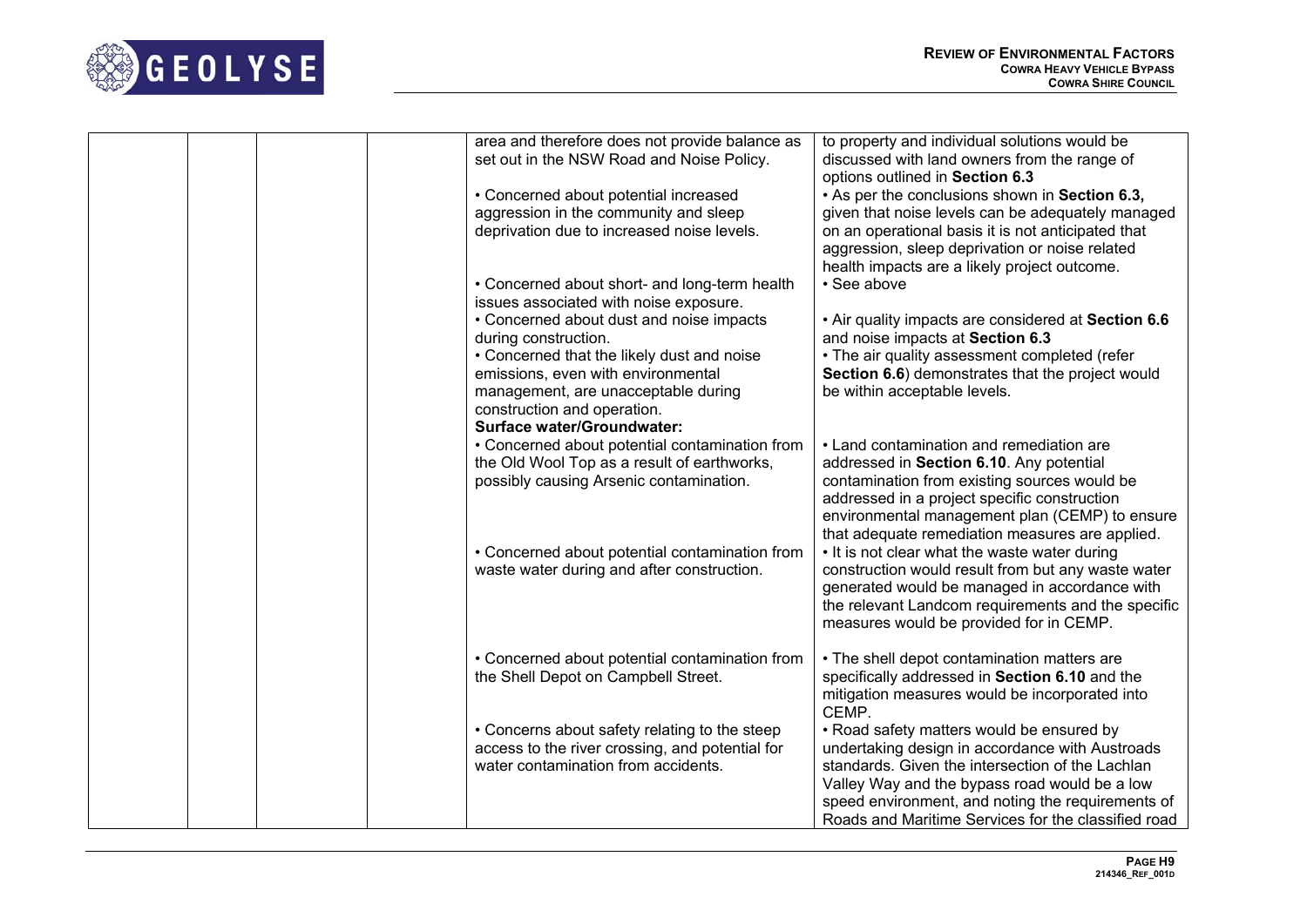

|            |       |                           |                                          | • Concerned about increased surface water<br>pollution into local waterways from Boundary<br>Road and Airport Road.<br><b>Other Issues:</b>                                                                                                                                                                                                                                                                                                                                                          | to retain priority, it is not considered that there is<br>any increased likelihood of accidents in this location<br>- refer Section 6.4.<br>• Surface waters associated with Boundary and<br>Airport Roads would be managed through<br>appropriate design in accordance with the<br>Austroads standards.                                                                                                                                                              |
|------------|-------|---------------------------|------------------------------------------|------------------------------------------------------------------------------------------------------------------------------------------------------------------------------------------------------------------------------------------------------------------------------------------------------------------------------------------------------------------------------------------------------------------------------------------------------------------------------------------------------|-----------------------------------------------------------------------------------------------------------------------------------------------------------------------------------------------------------------------------------------------------------------------------------------------------------------------------------------------------------------------------------------------------------------------------------------------------------------------|
|            |       |                           |                                          | • Safety concerns relating to residential<br>driveway access.                                                                                                                                                                                                                                                                                                                                                                                                                                        | • Safety associated with residential driveways is<br>addressed in the traffic assessment provided in<br>Section 6.4                                                                                                                                                                                                                                                                                                                                                   |
|            |       |                           |                                          | • Safety concerns relating the lay down area for<br>the school bus in their residential area.<br>• Safety concerns relating to compression<br>breaking and heavy vehicle speed limits.                                                                                                                                                                                                                                                                                                               | • Safety of school buses and passengers is<br>considered in Section 6.4<br>• Speed limits would be set by Roads and Maritime<br>Services and would be policed in the same way as<br>for any existing or proposed road. Compression<br>braking would be restricted within the urban areas                                                                                                                                                                              |
|            |       |                           |                                          | • Concerned that the proposed works do not<br>contribute to positive economic outcomes in the<br>area.<br>• Concerned that Geolyse has not accurately<br>represented residential areas in Figures<br>attached to letter                                                                                                                                                                                                                                                                              | • The overarching intent of the project is to remove<br>a significant proportion of heavy vehicles from<br>Kendal Street to improve the amenity of that area.<br>• It is noted that the Figures attached to the<br>consultation letter were slightly dated and omitted<br>some newer dwellings, particularly on Boundary<br>Road. These newer properties have been noted<br>and included in the detailed noise and air quality<br>assessments (Sections 6.3 and 6.6). |
| 19/05/2015 | email | Mr SP & Mrs<br>CI Wheeler | 36<br>Campbell<br><b>Street</b><br>Cowra | • Biggest concern is continuous traffic noise<br>generation, especially where the roads are<br>close to homes in the area.<br>• Concerned about speed limit of 80km/hr and<br>the potential for the higher speed to increase<br>noise and pose higher risks to pedestrians and<br>homes in the event of an accident.<br>• Concerned about the value of their home and<br>how it might be impacted by the proposed<br>bypass, in particular asking whether any study<br>of this impact has been done. | • Road noise is addressed in Section 6.4<br>• Speed limits are recommended in the GHD<br>Bypass Study and range from 50 - 80 km/hr<br>throughout the alignment and are noted as being<br>70km/hr in the Campbell St area. Final speed limits<br>would be set by Roads and Maritime Services and<br>would designed to ensure safety for all road users<br>• Valuation is considered in Section 6.9                                                                     |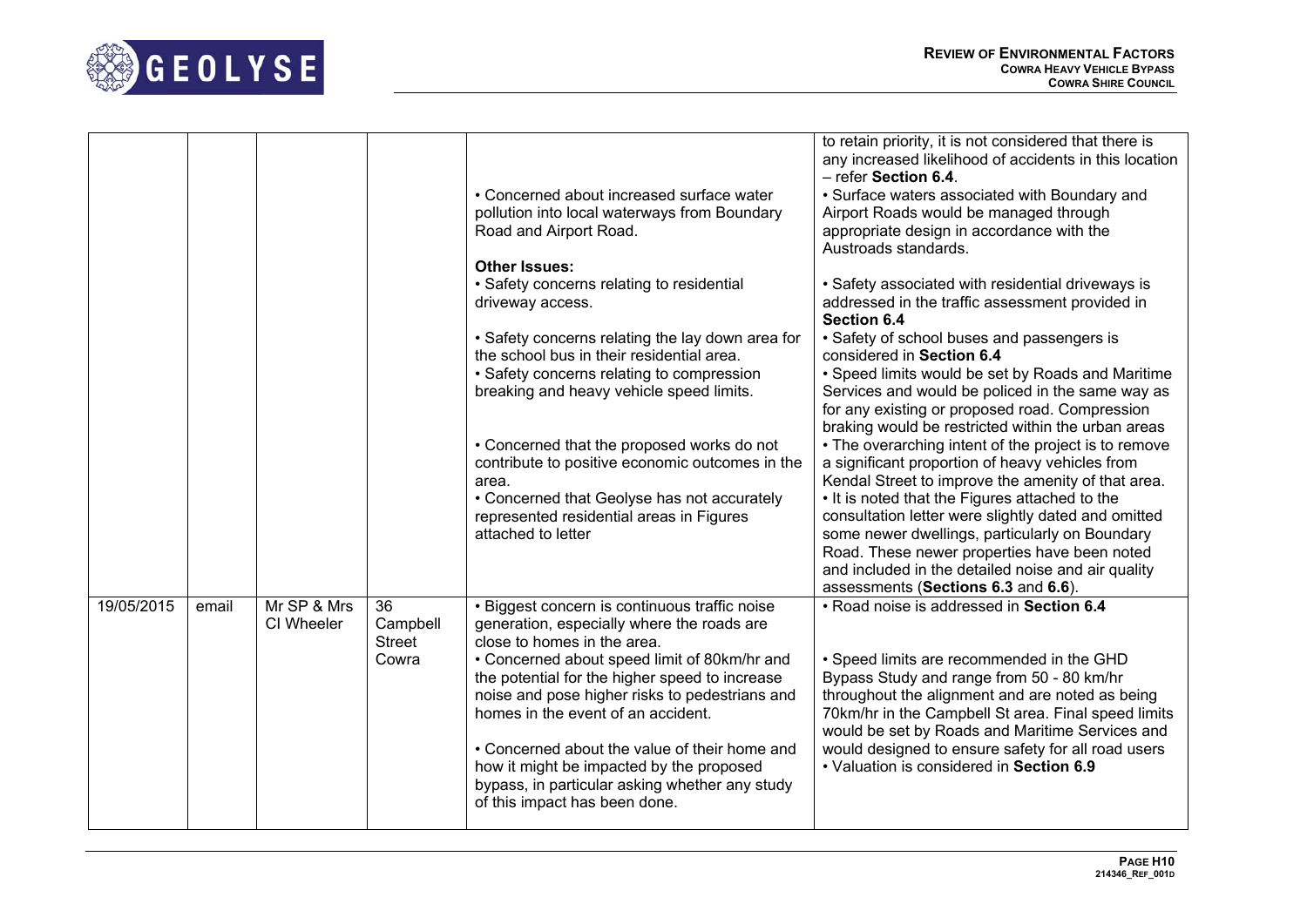

|            |     |                                            |                        | • Requests details of project timing                                                                                                                                                                                 |                                                                                                                                                                                                                                                                                                                            |
|------------|-----|--------------------------------------------|------------------------|----------------------------------------------------------------------------------------------------------------------------------------------------------------------------------------------------------------------|----------------------------------------------------------------------------------------------------------------------------------------------------------------------------------------------------------------------------------------------------------------------------------------------------------------------------|
|            |     |                                            |                        | • Disappointed with the arrogant attitudes of<br>councillors and the lack of direct consultation by<br>Council with residents                                                                                        | • At this stage the REF would be completed in<br>July/August 2015. Beyond that the matter is in<br>Council's hands.<br>• Council engaged Geolyse to complete the REF<br>and the consultation strategy was agreed with<br>Council; this approach is set out in Section 5.<br>Geolyse cannot provide comment on consultation |
|            |     |                                            |                        | • Notes the arrogance of the consultation letter<br>in excluding issues of route selection from the<br>consultation phase. Why bother consulting if<br>views are not to be considered?                               | outside of this process<br>• As Geolyse has been engaged only to access the<br>adopted route, the intent of the letter was to focus<br>submissions to deal with those matters within the<br>remit of the REF. The letter was not intended to<br>appear arrogant and we offer our apologies if it was                       |
|            |     |                                            |                        | • Development will directly affect the household<br>and as such direct involvement in the process if<br>vital. Requests an opportunity to meet with<br>Council or Geolyse to discuss specific issues<br>and concerns | interpreted in this way.<br>• Request for a meeting with Council is noted.                                                                                                                                                                                                                                                 |
| 20/05/2015 | Fax | Kevin &<br>Louise<br>Moodie (Kev<br>Moodie | 70<br>Boundary<br>Road | • Concern that diverting traffic from Kendal St<br>via Boundary Road is not a bypass.                                                                                                                                | • The intent of the project is to remove as much<br>heavy vehicle traffic from Kendal Street as possible.<br>Diverting through heavy vehicle traffic away from<br>Kendal St would achieve this goal.                                                                                                                       |
|            |     | Couriers)                                  |                        | • Concerned about potential visual impacts to<br>semi-rural outlook                                                                                                                                                  | • Visual amenity issues are addressed in detail in<br>Section 6.1                                                                                                                                                                                                                                                          |
|            |     |                                            |                        | • Concerned about speed of vehicles on a<br>bypass with the 'blind' hill travelling west on<br>Boundary Road from Young Road, with regard<br>to exiting driveways safely.                                            | • Speed limits would be set by Roads and Maritime<br>Services and would be set to ensure the safety of<br>all road users                                                                                                                                                                                                   |
|            |     |                                            |                        | • Concern about majority of houses being<br>located on the right hand side of Boundary<br>Road, resulting in residents having to cut across<br>the bypass road; concerned about increased<br>accidents.              | • Potential traffic impacts, including access, are<br>addressed in Section 6.4                                                                                                                                                                                                                                             |
|            |     |                                            |                        | • Concerned about two school bus stops on<br>Boundary Road.                                                                                                                                                          | • Adequate provision for bus stops in accordance<br>with the Austroads standards would be provided -<br>refer Section 6.4                                                                                                                                                                                                  |
|            |     |                                            |                        | • Concerned about animals (dogs and horses)<br>associated with zoning of areas surrounding                                                                                                                           |                                                                                                                                                                                                                                                                                                                            |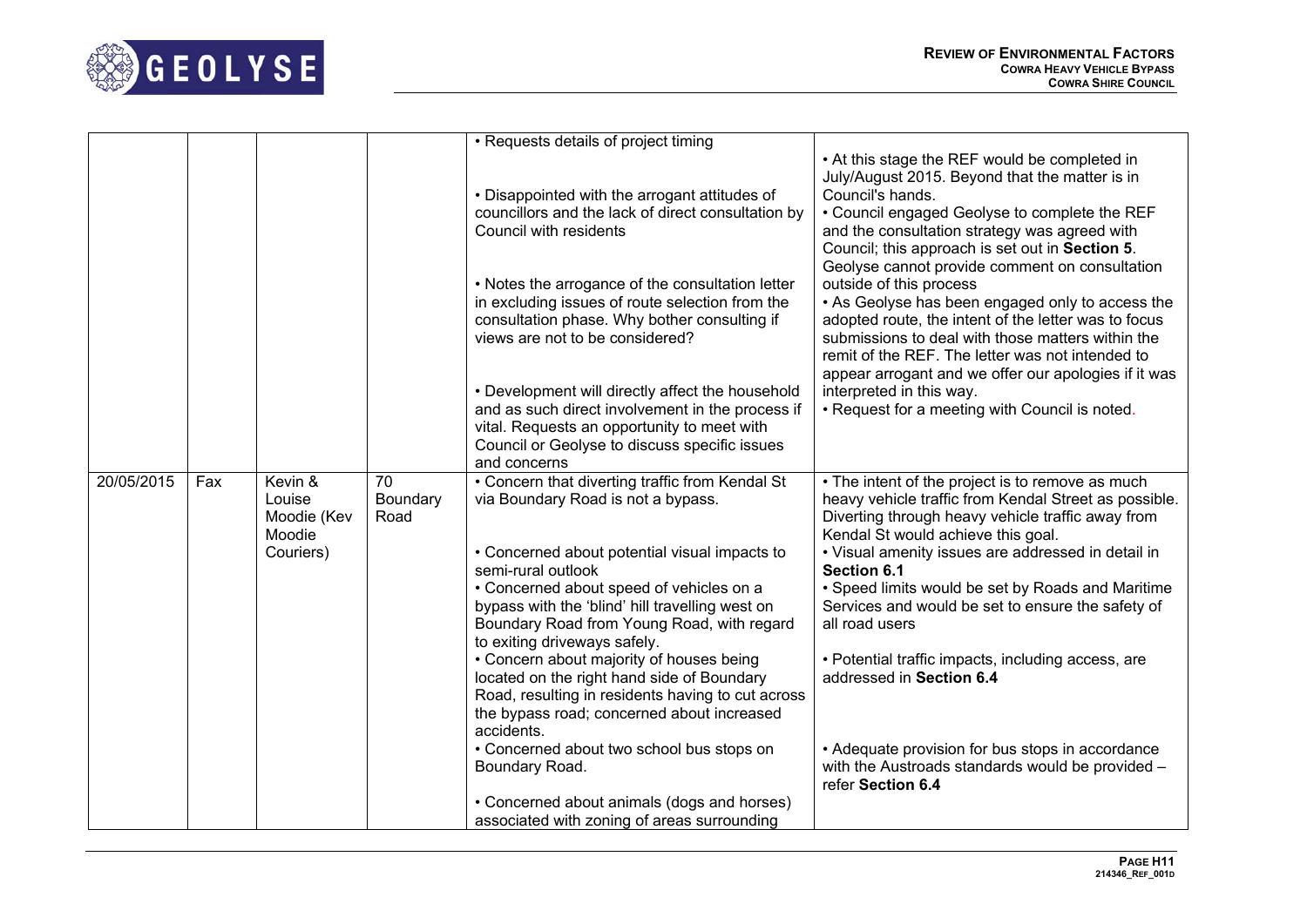

|            |        |             |                        | Boundary Road.<br>• Concerned about potential impacts to<br>quietness of the area and safety of families<br>walking and jogging.<br>• Concerned about potential impacts to property<br>valuation.                                                                                                                                        | . This situation does not change. The responsibility<br>to keep animals controlled and contained is that of<br>the owner<br>• Amenity impacts are considered throughout<br>Section 6 . Road safety is considered in Section<br>6.4<br>• Valuation is considered in Section 6.9 |
|------------|--------|-------------|------------------------|------------------------------------------------------------------------------------------------------------------------------------------------------------------------------------------------------------------------------------------------------------------------------------------------------------------------------------------|--------------------------------------------------------------------------------------------------------------------------------------------------------------------------------------------------------------------------------------------------------------------------------|
| 20/05/2015 | letter | Jane Tasker | 50<br>Boundary<br>Road | • Was unable to attend the public meeting<br>• Agrees that the bypass is necessary<br>• Young Road is a better option for the western<br>end of the bypass and access to existing<br>services (fuel etc) is available and the road is<br>flatter and therefore more suitable for trucks<br>• Why spend millions of dollars on the bypass | • Noted<br>• Noted<br>• Alternative routes are discussed in Section 2.4.                                                                                                                                                                                                       |
|            |        |             |                        | when a better solution exists (i.e., Young Road)<br>• Questions whether Boundary Road would<br>have kerb and gutter?                                                                                                                                                                                                                     | • Alternative routes are discussed in Section 2.4.                                                                                                                                                                                                                             |
|            |        |             |                        | • How much of front garden and trees will be<br>lost?<br>• What happens to rural ambience?                                                                                                                                                                                                                                               | • Detailed design of Boundary Road would<br>determine the finished appearance. The concept<br>design does not propose kerb and gutter but this<br>may change<br>• Acquisition is addressed in Section 6.8                                                                      |
|            |        |             |                        | • How will access be gained?<br>• Concerned about safety when<br>entering/existing property.<br>• What concessions for inconvenience and<br>decrease in property values?                                                                                                                                                                 | • Amenity impacts are considered throughout<br>Section 6 and particularly in Section 6.8<br>• Access is considered in Section 6.4<br>• As above                                                                                                                                |
|            |        |             |                        | . What empathy does Geolyse have with the<br>residents? Is it expected that residents should                                                                                                                                                                                                                                             | • Property value is considered in Section 6.9                                                                                                                                                                                                                                  |
|            |        |             |                        | accept loss of amenity for the benefit of the<br>greater community?                                                                                                                                                                                                                                                                      | • The REF process is designed to ensure that all<br>relevant factors are considered. Geolyse<br>appreciates the difficulties and emotions that a<br>project of this nature generates but is engaged to                                                                         |
|            |        |             |                        | . Will routing the bypass up Boundary Road<br>make any difference to the rest of the<br>community? Impacts to the CBD are addressed<br>as a result of the rest of the bypass solution and<br>as such why involve Boundary Road at all?                                                                                                   | consider these matters dispassionately and in<br>accordance with relevant guidelines.<br>• Alternative routes are considered via Section 2.4.                                                                                                                                  |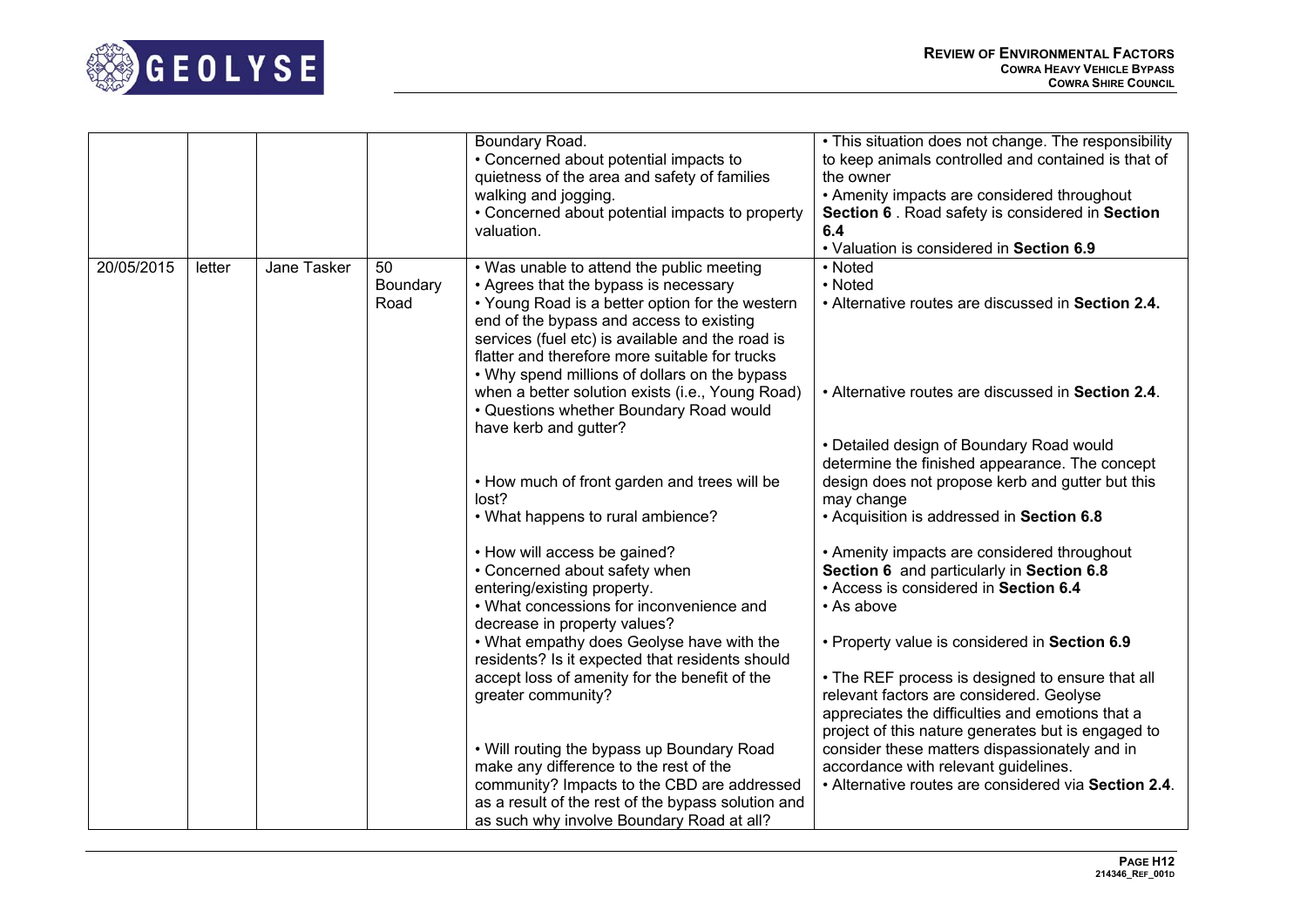

| 20/05/2015 | letter | Mallon                           | Not stated                      | Points put forward:                                                                                                                                                                                                                                                                                                                                                                                  | 1 Property access is addressed in Section 6.4                                                                                                                                                                                                                            |
|------------|--------|----------------------------------|---------------------------------|------------------------------------------------------------------------------------------------------------------------------------------------------------------------------------------------------------------------------------------------------------------------------------------------------------------------------------------------------------------------------------------------------|--------------------------------------------------------------------------------------------------------------------------------------------------------------------------------------------------------------------------------------------------------------------------|
|            |        |                                  | (relates to                     | 1 Restriction to access to this property                                                                                                                                                                                                                                                                                                                                                             | 2 This would need to be discussed with Council,                                                                                                                                                                                                                          |
|            |        |                                  | Figures 5                       | 2 Restriction to water point for stock. This is the                                                                                                                                                                                                                                                                                                                                                  | potentially during the acquisition negotiations                                                                                                                                                                                                                          |
|            |        |                                  | and 6 of                        | only stock water point in the upper area of the                                                                                                                                                                                                                                                                                                                                                      | 3 Power lines would be modified as required to                                                                                                                                                                                                                           |
|            |        |                                  | consultation                    | property                                                                                                                                                                                                                                                                                                                                                                                             | ensure that adequate clearance is provided                                                                                                                                                                                                                               |
|            |        |                                  | letter - refer                  | 3 The position of power lines                                                                                                                                                                                                                                                                                                                                                                        | 4 Telecom services would be modified as required                                                                                                                                                                                                                         |
|            |        |                                  | <b>Appendix</b>                 | 4 The position of telephone cables in the                                                                                                                                                                                                                                                                                                                                                            | to ensure that adequate clearance is provided                                                                                                                                                                                                                            |
|            |        |                                  | $\mathbf{G}$                    | entrance of the property                                                                                                                                                                                                                                                                                                                                                                             |                                                                                                                                                                                                                                                                          |
| 20/05/2015 | email  | John and<br>Robyn<br>Worthington | 115<br>Waratah<br><b>Street</b> | Concerns regarding environmental impacts as<br>follows:<br><b>Construction Phase</b><br>• In the absence of detailed design expects that                                                                                                                                                                                                                                                             | • Detailed design would determine the extent of<br>upgrade required but it is anticipated, based on the<br>concept design, that at least 5 kilometres of<br>upgrades would be required and 3 kilometres of<br>new road<br>• Noise, vibration and air quality impacts are |
|            |        |                                  |                                 | pavement and drainage system upgrades will<br>be required                                                                                                                                                                                                                                                                                                                                            | addressed in Sections 6.3 and 6.6 respectively and<br>all mitigation measures would be included within a<br><b>CEMP</b>                                                                                                                                                  |
|            |        |                                  |                                 | • Assumes existing pavement width is<br>insufficient which suggests upgrade works<br>would be required                                                                                                                                                                                                                                                                                               | • Traffic impacts are considered in Section 6.4                                                                                                                                                                                                                          |
|            |        |                                  |                                 | • Noise, dust and ground vibration would occur<br>during construction phase which could affect<br>their property                                                                                                                                                                                                                                                                                     | • Measures would be included in a CEMP to ensure<br>monitoring occurs by the contractor, Council or the<br>police where appropriate                                                                                                                                      |
|            |        |                                  |                                 | • Traffic patterns would be affected                                                                                                                                                                                                                                                                                                                                                                 | • Any impacts associated with detours during<br>construction would be addressed. Dilapidation<br>surveys of detour routes would be included in the<br><b>CEMP</b>                                                                                                        |
|            |        |                                  |                                 | • During recent upgrade works to Grenfell Road<br>there was significant additional traffic using<br>Waratah St in particular heavy vehicles<br>including B-doubles, despite Waratah St not<br>being a designated b-double route. No apparent<br>effort was made by Council or the police to<br>monitor and regulate this and additional<br>vigilance would be necessary during<br>construction works | • Noise and vibration impacts are addressed in<br>Section 6.3 and traffic is addressed in Section 6.4.                                                                                                                                                                   |
|            |        |                                  |                                 | • Due to potential for heavy vehicle activity on<br>Waratah St during construction repair works to<br>the pavement of Waratah St should also be                                                                                                                                                                                                                                                      | • Budgets are a matter for Council to consider                                                                                                                                                                                                                           |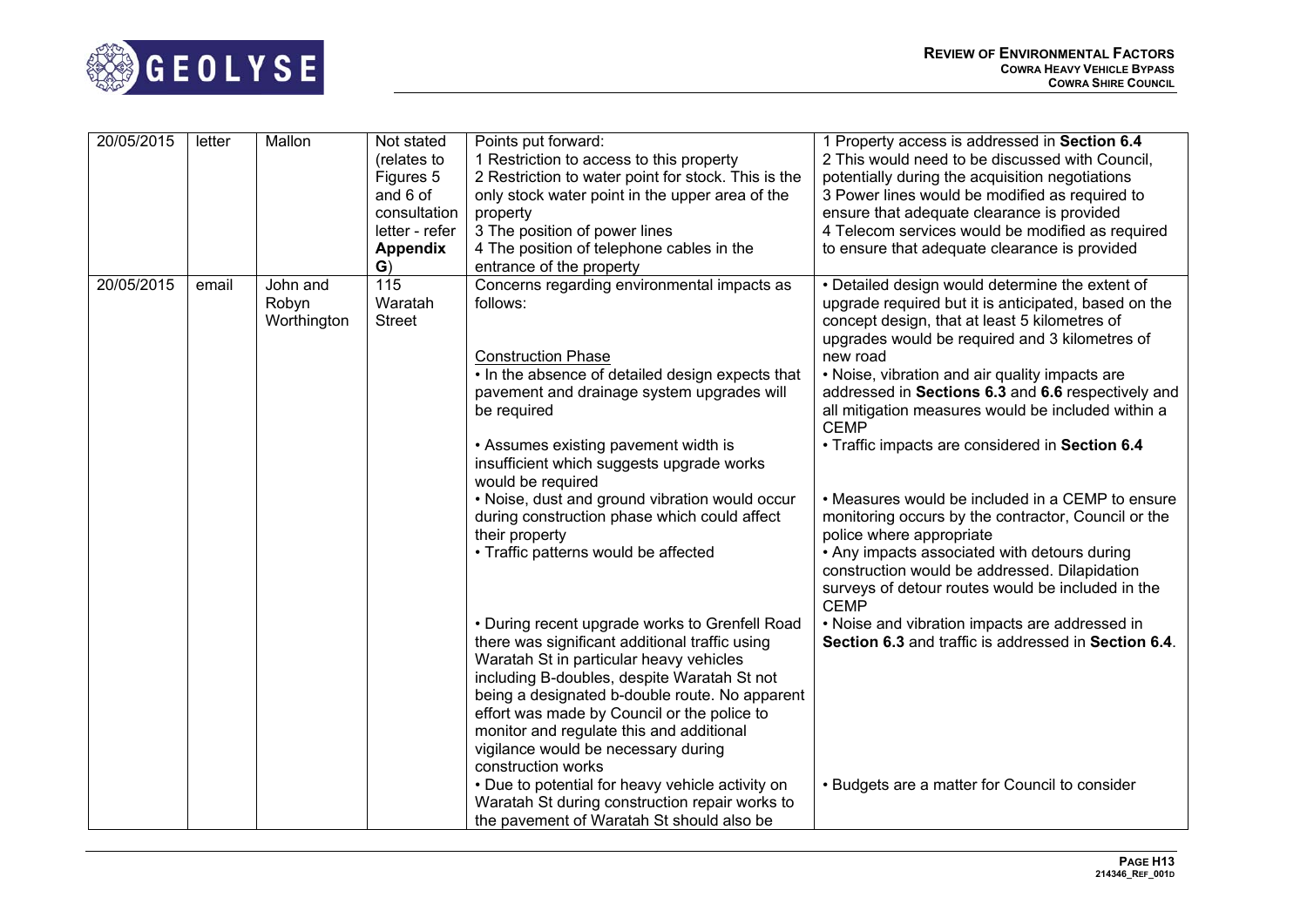

|            |       |                     |                             | factored into the project budget<br>Operational<br>• Anticipates increased in vehicle noise, ground<br>vibration, light intrusion and heavy vehicle traffic<br>on Waratah St. Noise will be discernible inside<br>and outside of property, especially when there<br>is no background noise. This is a definite<br>adverse effect<br>• Currently vehicles using Airport Road at night<br>have their high beam headlights on. Vehicles<br>southbound on Airport Road turning left into<br>Waratah St sweep across the property into<br>bedrooms and living rooms (when blinds are<br>open). This will increase with increased traffic.<br>This is a definite adverse effect<br>• Increased traffic movements on Waratah St<br>accessing commercial areas on Young Road<br>from the bypass. This is a definite adverse<br>effect. | • Operational noise and vibration impacts are<br>considered at Section 6.3. Light intrusion impacts<br>would be expected to be limited to the south-east<br>side of Boundary Road. Discussions with the<br>affected land owner would be completed to<br>determine an appropriate mitigation level, such as<br>landscape screening or the like. Vehicles using the<br>bypass would not be expected to turn into Waratah<br>Street, especially as Waratah Street is not<br>proposed to be gazetted as a heavy vehicle route.<br>• As above<br>• As Waratah Street is not identified to form part of<br>any extended heavy vehicle route, increased<br>movements on Waratah Street are considered<br>unlikely - refer Section 6.3.6.3. |
|------------|-------|---------------------|-----------------------------|--------------------------------------------------------------------------------------------------------------------------------------------------------------------------------------------------------------------------------------------------------------------------------------------------------------------------------------------------------------------------------------------------------------------------------------------------------------------------------------------------------------------------------------------------------------------------------------------------------------------------------------------------------------------------------------------------------------------------------------------------------------------------------------------------------------------------------|-------------------------------------------------------------------------------------------------------------------------------------------------------------------------------------------------------------------------------------------------------------------------------------------------------------------------------------------------------------------------------------------------------------------------------------------------------------------------------------------------------------------------------------------------------------------------------------------------------------------------------------------------------------------------------------------------------------------------------------|
|            |       |                     |                             |                                                                                                                                                                                                                                                                                                                                                                                                                                                                                                                                                                                                                                                                                                                                                                                                                                |                                                                                                                                                                                                                                                                                                                                                                                                                                                                                                                                                                                                                                                                                                                                     |
| 20/05/2015 | email | Noelene<br>Melchert | Not stated                  | Hard copy comments sent by mail                                                                                                                                                                                                                                                                                                                                                                                                                                                                                                                                                                                                                                                                                                                                                                                                | Noted                                                                                                                                                                                                                                                                                                                                                                                                                                                                                                                                                                                                                                                                                                                               |
| 20/05/2015 | email | Peter<br>Wheeler    | 38<br>Campbell<br><b>St</b> | . Was advised by Council that any bypass<br>would pass to the east of Waugoola St and not<br>affect Campbell St<br>• Alignment will pass within six metres of the<br>house and therefore noise (from brakes and<br>accelerating/decelerating) will be a problem<br>• Concern about changes of speed limit from<br>50km/hr to 80km/hr and the impacts to safety<br>that will occur<br>• Bypass will devalue the property which<br>represents a significant portion of<br>superannuation                                                                                                                                                                                                                                                                                                                                         | • This REF does not consider alignment issues<br>beyond the matters addressed in Section 2.4<br>. Noise is considered in detail in Section 6.3<br>· Speed limits are indicated in Section 3.3.2 but<br>would ultimately be set by Roads and Maritime<br>Services - refer Section 6.4<br>• Acquisition options should be discussed with<br>Council.                                                                                                                                                                                                                                                                                                                                                                                  |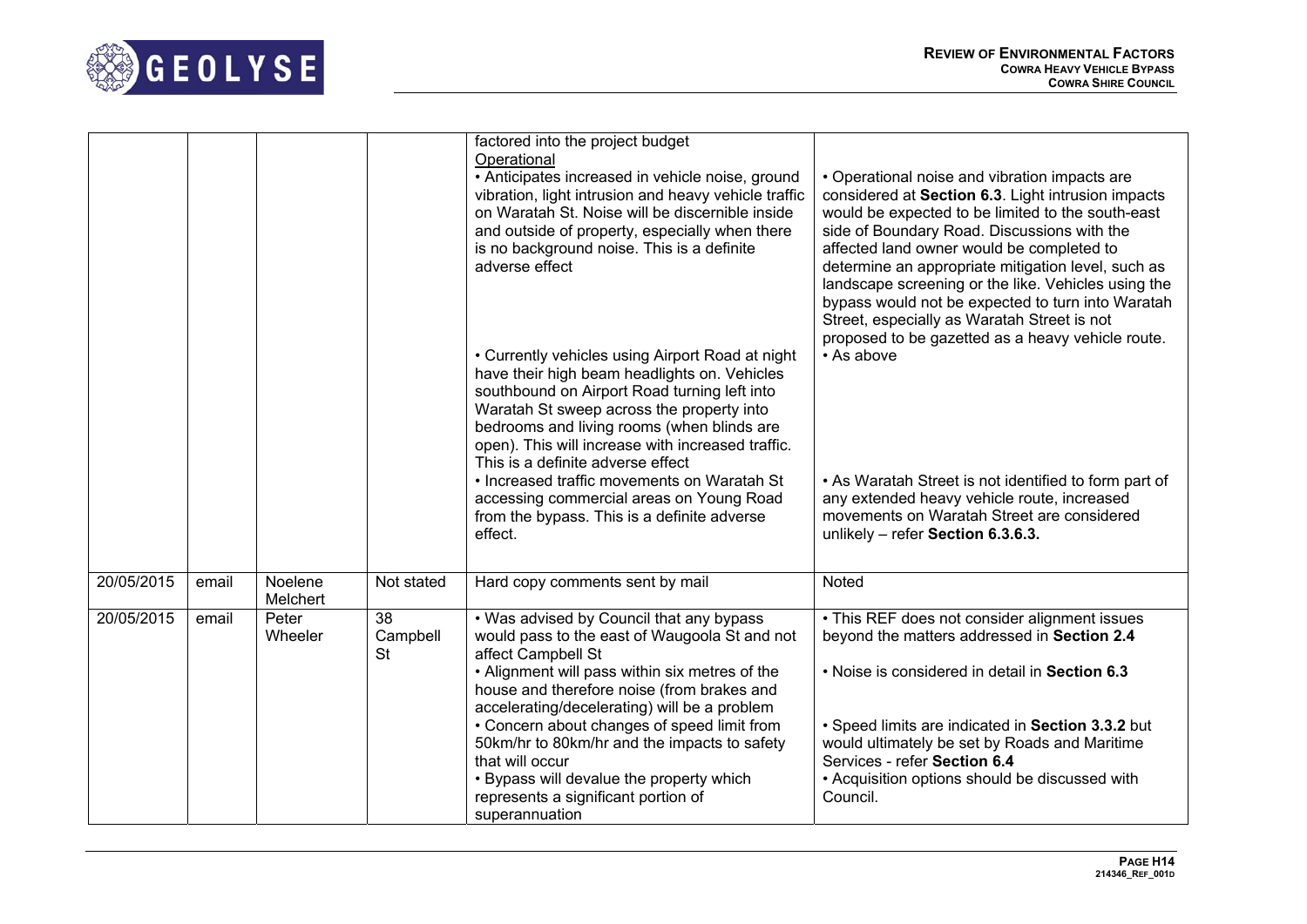

|            |       |                          |                                  | • Believes the statistics cited regarding<br>community support for the route is flawed and<br>not representative of the broader community.<br>Much of the Council information is misleading<br>and feels that the decisions surrounding the<br>bypass are being made by an uncaring Council<br>governed by self interest | • The REF is focussed on assessing environmental<br>impacts of the adopted route and does not extend<br>to matters outside of this. These comments are<br>provided to Council for their noting              |
|------------|-------|--------------------------|----------------------------------|--------------------------------------------------------------------------------------------------------------------------------------------------------------------------------------------------------------------------------------------------------------------------------------------------------------------------|-------------------------------------------------------------------------------------------------------------------------------------------------------------------------------------------------------------|
| 20/05/2015 | email | Albert<br>Melchert       | 52 and 54<br>Parkes St           | Following points of concern noted:<br>• Excessive noise due to heavy vehicle braking<br>and accelerating due to the hill on Campbell<br>and Brougham St/Darby Falls Road.<br>Consideration should be provided to mitigation<br>measures such as sound barriers or sound<br>proofing houses                               | . Noise impacts are addressed in detail in Section<br>6.3.                                                                                                                                                  |
|            |       |                          |                                  | • Intersection design should give priority to<br>heavy vehicles so they do not need to stop                                                                                                                                                                                                                              | • Traffic impacts including intersection design is<br>addressed in Section 6.4. Comments of Roads and<br>Maritime Services are noted which require<br>classified roads crossing the Bypass to have priority |
|            |       |                          |                                  | • Residential access will be affected and will be<br>dangerous for residents. A service road must be<br>considered.                                                                                                                                                                                                      | • Safety of accesses is considered in the traffic<br>impact study at Section 6.4                                                                                                                            |
| 20/05/2015 | email | Amanda and<br>Ken Anning | 82<br>Boundary<br>Road,<br>Cowra | • GHD Bypass Study was flawed and contains<br>false information/evidence regarding the<br>proposed route, making assessment difficult.<br>The report is not reflective of the wider<br>community opinions. Disregarded a petition by<br>the Aboriginal mission against the southern<br>option (option 3).                | · Geolyse has not been commissioned to evaluate<br>the appropriateness of consultation completed as<br>part of the 2013 Bypass Study                                                                        |
|            |       |                          |                                  | • Costings identified to develop option 3 are<br>flawed.                                                                                                                                                                                                                                                                 | . Initial costings were intended as estimates only.<br>Detailed costings would be completed once a<br>detailed alignment is prepared.                                                                       |
|            |       |                          |                                  | • Costs for Option A in Bypass Study was<br>overinflated by including 2 bridges and land<br>acquisition. No acquisition was identified in<br>relation to option 3, which is shown to be<br>incorrect.                                                                                                                    | • As above. Acquisition would be necessary but<br>would be refined and minimised through detailed<br>design - refer Section 6.8.                                                                            |
|            |       |                          |                                  | • Traffic data was skewed as data was only<br>collected for Airport and Boundary Roads on                                                                                                                                                                                                                                | • Updated traffic data has been collected for the<br>purposes of this assessment and projected forward                                                                                                      |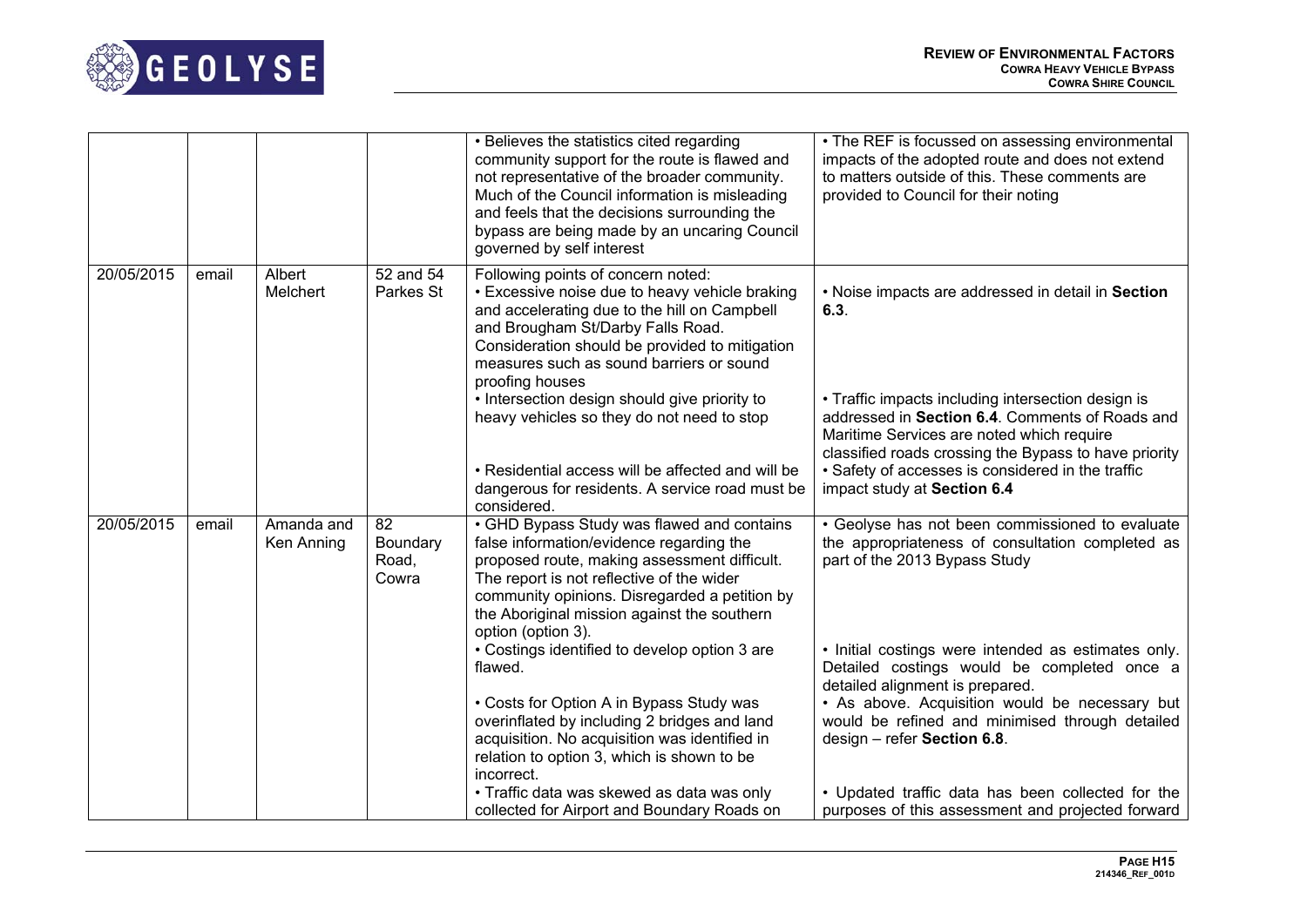

| abattoir sale days; these days generate more<br>traffic but this traffic would not use the bypass.<br>• Canowindra Rd statistics were collected but<br>not used                                                                                | for 20 year bypass and no bypass options – refer<br>Section 6.4.<br>• Geolyse is not in a position to comment on data that<br>was or was not used in the preparation of the 2013<br>Bypass Study. Geolyse has utilised a broad range of<br>data in the preparation of this assessment document<br>• As above |
|------------------------------------------------------------------------------------------------------------------------------------------------------------------------------------------------------------------------------------------------|--------------------------------------------------------------------------------------------------------------------------------------------------------------------------------------------------------------------------------------------------------------------------------------------------------------|
| • Crash data used for the main street was<br>inaccurate<br>• Consultation method was inadequate and did<br>not cover a broad enough cross section of the<br>community<br>• All of the above confirms that the response                         | • Geolyse has not been commissioned to evaluate<br>the appropriateness of consultation completed as<br>part of the 2013 Bypass Study<br>• As above                                                                                                                                                           |
| level was not representative of the community<br>as a whole<br>• A meeting was held with Council and<br>Councillors, and the Local Aboriginal Land<br>Council at which alternate options were<br>discussed but no action was taken to consider | • A summary of options considered is outlined in<br>Section 2.4                                                                                                                                                                                                                                              |
| these options.<br>• Current option is high cost and only deals with<br>half of the perceived traffic flow, has a marked<br>ongoing cost, and does not remove a significant                                                                     | • Any option would have an ongoing cost. Route<br>selection options are outlined in Section 2.4                                                                                                                                                                                                              |
| amount of traffic from the main st.<br>• Safety for drivers is a factor; if drivers bypass<br>Cowra rather than stopping they may risk their                                                                                                   | • Traffic matters are considered in detail in Section<br>6.3.6.3                                                                                                                                                                                                                                             |
| lives.<br>• Only location for truck refuelling is on the<br>Grenfell Road, and if vehicle stop to use these<br>facilities they would continue up the main st and                                                                               | • Opportunities should be investigated for the future<br>development of a service station on the bypass<br>alignment - refer Section 6.8                                                                                                                                                                     |
| not return to the bypass.<br>• Loss of business impacts for local businesses                                                                                                                                                                   | • This is addressed in Section 6.8                                                                                                                                                                                                                                                                           |
| due to less people stopping in Cowra<br>• There are a number of impacts to residents<br>along the proposed route, one of which is noise.                                                                                                       | . Noise impacts are considered in Section 6.3                                                                                                                                                                                                                                                                |
| Feel that the placement of noise monitoring<br>devices was flawed and should have been in<br>areas where noise is currently likely, such as at                                                                                                 |                                                                                                                                                                                                                                                                                                              |
| the bottom of hill. Offered use of the property for                                                                                                                                                                                            |                                                                                                                                                                                                                                                                                                              |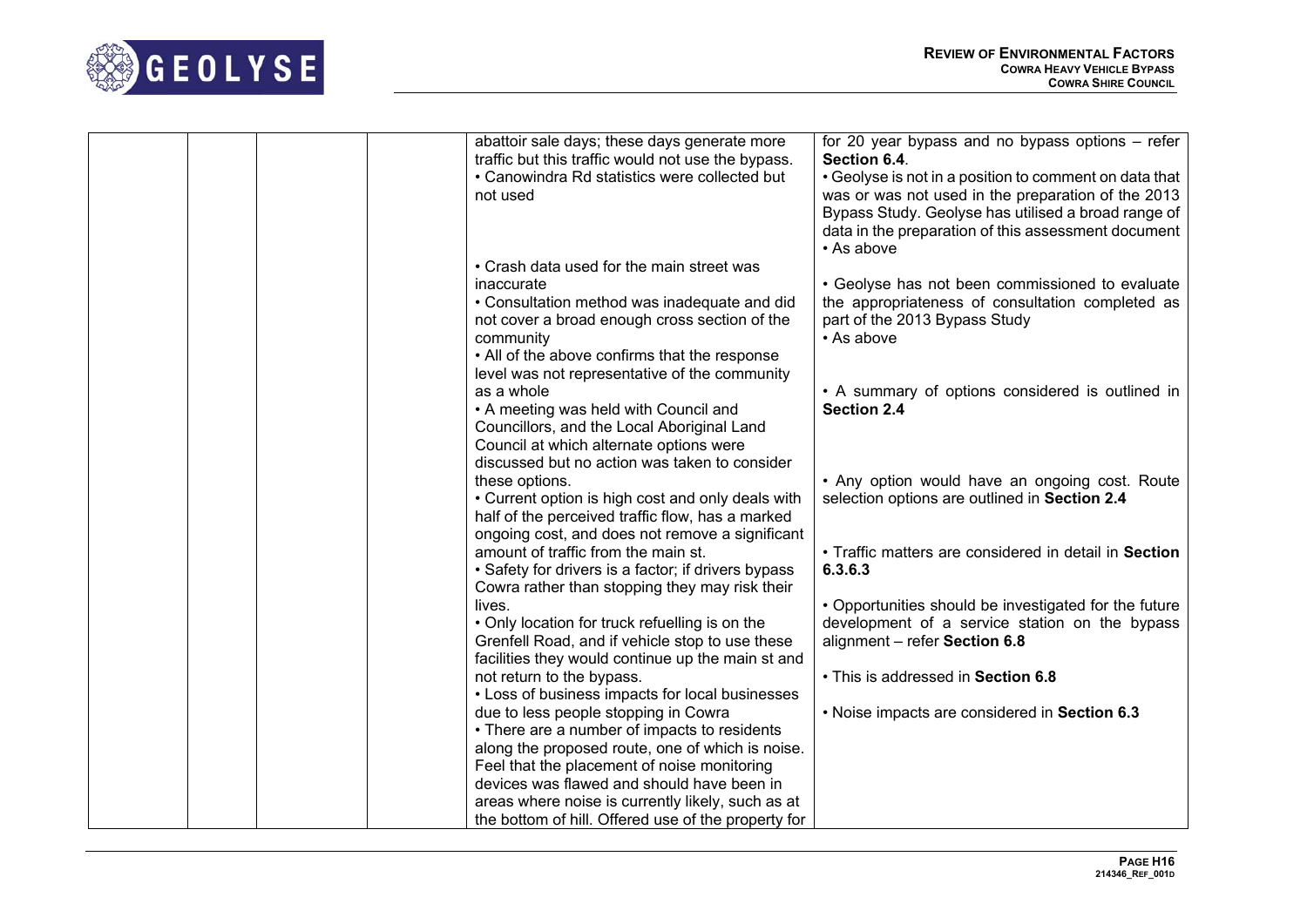

|  |  | further noise testing.                               | . Noise impacts are considered in Section 6.3       |
|--|--|------------------------------------------------------|-----------------------------------------------------|
|  |  | • Mitigation such as double glazing and air          |                                                     |
|  |  | conditioning are options but does not consider       |                                                     |
|  |  | the ongoing cost of running air conditioners, nor    |                                                     |
|  |  | the environmental impacts of running units           |                                                     |
|  |  | continuously. For all of the above reasons,          |                                                     |
|  |  | residents should have a greater role in the          |                                                     |
|  |  | assessment process                                   | . Air quality impacts are considered in Section 6.6 |
|  |  | • Pollution will also have an impact as a result     |                                                     |
|  |  | of truck emissions, dust produced and asbestos       |                                                     |
|  |  | from truck brakes. Subject property is in a direct   |                                                     |
|  |  | position to be impacted by these factors and         |                                                     |
|  |  | while the broader impacts may be acceptable,         |                                                     |
|  |  | impacts at the site specific level will be           |                                                     |
|  |  | significant, including to children and washing.      | • Traffic impacts are considered in Section 6.4     |
|  |  | • Safety is another key issue due to the             |                                                     |
|  |  | proximity of the alignment to housing, both in       |                                                     |
|  |  | relation to children playing (and the possibility of |                                                     |
|  |  | them getting on to the road) and for vehicles        |                                                     |
|  |  | entering and exiting the property. Extra             |                                                     |
|  |  | vigilance will be needed in both regards and this    |                                                     |
|  |  | has an impact.                                       | • Amenity impacts are considered throughout         |
|  |  | • Loss of amenity and loss of safety for walkers,    | <b>Section 6</b>                                    |
|  |  | riders, horse riders etc on these roads.             | · Traffic impacts are considered in Section 6.4     |
|  |  | • Impacts to safe pick up and drop off of            |                                                     |
|  |  | children on school buses, even if a safety road      |                                                     |
|  |  | is provided (which would be difficult with width     |                                                     |
|  |  | and other constraints)                               | • Perceived impacts to property valuation is        |
|  |  | . Impact of bypass on land valuation and the         | discussed in Section 6.9                            |
|  |  | fact that there is no control over the               |                                                     |
|  |  | circumstances.                                       | • Consultation process for the REF is set out in    |
|  |  | • Overall we feel that we have been unfairly         | Section 5. Continued efforts would be made to       |
|  |  | treated with a lack of consultation and lack of      | engage with residents.                              |
|  |  | consideration of points raised.                      |                                                     |
|  |  | • If a bypass is to be built, it should be done      | • Noted and agreed.                                 |
|  |  | correctly and for the betterment of the              |                                                     |
|  |  | community.                                           |                                                     |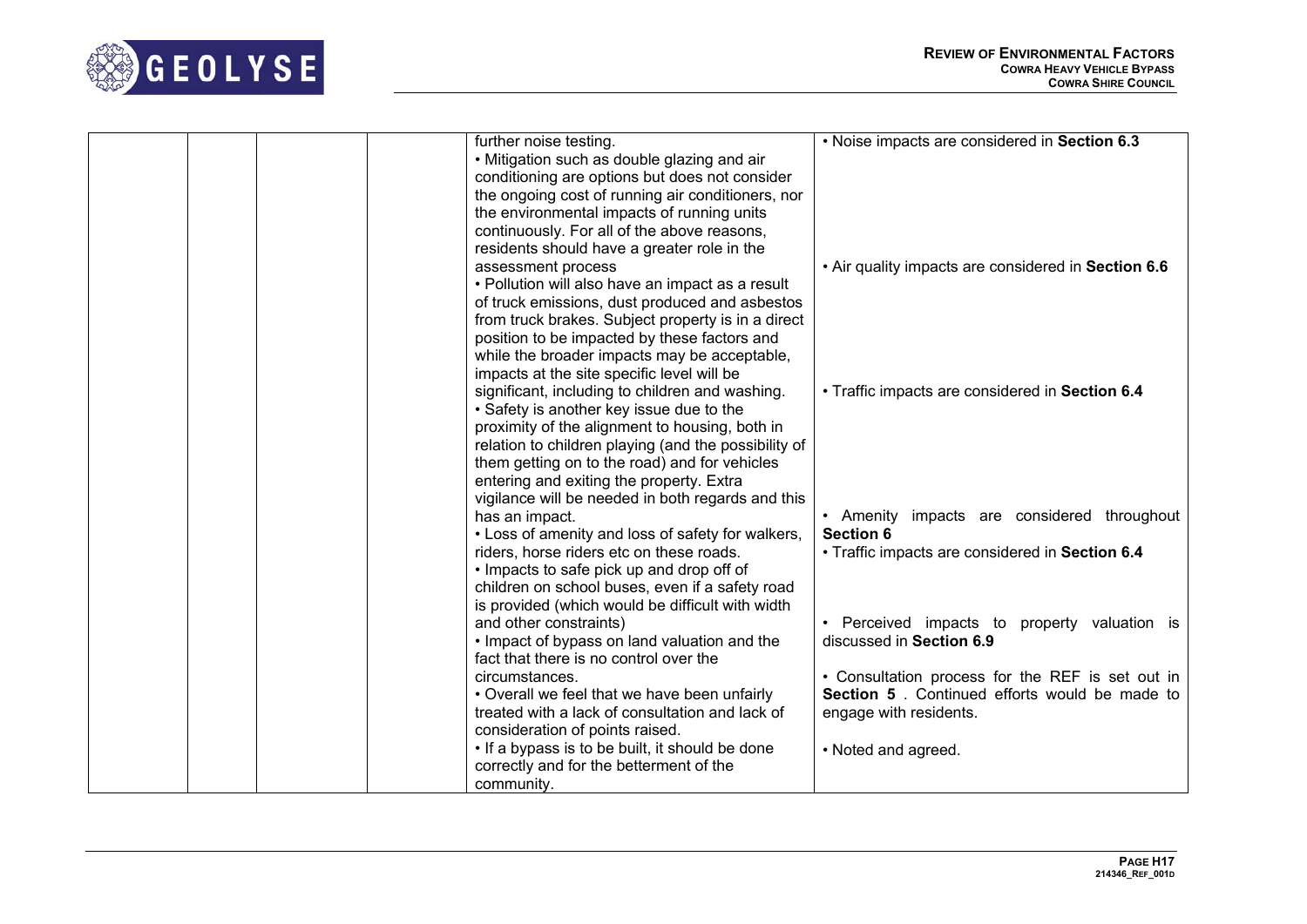

| 21/05/2015 | letter | DA & GW | 46               | • Disappointed not to receive copy of public                       | • It would appear the minutes were not sent to this                                                     |
|------------|--------|---------|------------------|--------------------------------------------------------------------|---------------------------------------------------------------------------------------------------------|
|            |        | Beer    | Boundary<br>Road | meeting minutes as promised                                        | meeting attendee in error. Apologies are offered for<br>this oversight.                                 |
|            |        |         |                  | • Property purchased due to rural amenity and                      | • Amenity issues are considered throughout                                                              |
|            |        |         |                  | when purchased there was no indication that a                      | Section 6 and specifically in Section 6.8.                                                              |
|            |        |         |                  | bypass would be developed                                          |                                                                                                         |
|            |        |         |                  | • Concern regarding school children and school                     | • Road safety and speed limits are considered in                                                        |
|            |        |         |                  | bus safety due to interactions between heavy                       | Section 6.4                                                                                             |
|            |        |         |                  | vehicles and school buses, especially where                        |                                                                                                         |
|            |        |         |                  | speed limits are 80km/hr                                           |                                                                                                         |
|            |        |         |                  | • Believe the costing for construction of the<br>route is flawed   | • The route would be costed by a quantity surveyor<br>once detailed design is completed                 |
|            |        |         |                  | • It is a fact that all properties involved will be                | • The potential for impacts to property values are                                                      |
|            |        |         |                  | devalued and to what extent has Council taken                      | considered at Section 6.9                                                                               |
|            |        |         |                  | into account the loss of land and buildings                        |                                                                                                         |
|            |        |         |                  | (including a shed on Campbell St)                                  |                                                                                                         |
|            |        |         |                  | • Believes the percent support for the route is                    | • As the route has been adopted by Council further                                                      |
|            |        |         |                  | incorrect as only a small proportion of the<br>community responded | consideration on this point is not provided within<br>this REF                                          |
|            |        |         |                  | • Believes some councillors are having second                      | • The outcome of the environmental assessment is                                                        |
|            |        |         |                  | thoughts about the alignment after hearing the                     | no doubt just one factor in Council deliberations                                                       |
|            |        |         |                  | concerns of the public                                             | about the project                                                                                       |
|            |        |         |                  | • Maintenance costs will be borne by ratepayers                    | • Ongoing maintenance costs would need to form                                                          |
|            |        |         |                  | and has been underestimated; the ongoing cost                      | part of Council's ongoing budget unless the road                                                        |
|            |        |         |                  | has not been explained to ratepayers                               | was classified via the Roads Act at which point                                                         |
|            |        |         |                  |                                                                    | state funding assistance would be provided to                                                           |
|            |        |         |                  |                                                                    | assist with maintenance.                                                                                |
|            |        |         |                  | • Route does not capture heavy vehicles                            | • This option has been selected as the best option                                                      |
|            |        |         |                  | travelling to or from Canowindra and the                           | to remove the majority of vehicle from the town                                                         |
|            |        |         |                  | number of vehicles using this route will only                      | centre; it is acknowledged that other options may<br>remove more but such considerations are outside of |
|            |        |         |                  | increase in the coming years                                       | the scope of this REF                                                                                   |
|            |        |         |                  | • How will Council stop heavy vehicles using the                   | • The bypass would be optional for all traffic and the                                                  |
|            |        |         |                  | main street, especially those going to                             | incentives to use it would stem from ensuring that it                                                   |
|            |        |         |                  | Canowindra?                                                        | is a quicker and easier option than travelling                                                          |
|            |        |         |                  |                                                                    | through town; this would be addressed through a                                                         |
|            |        |         |                  |                                                                    | range of measures including but not limited to                                                          |
|            |        |         |                  |                                                                    | quality of construction, design of intersections and                                                    |
|            |        |         |                  |                                                                    | speed limits                                                                                            |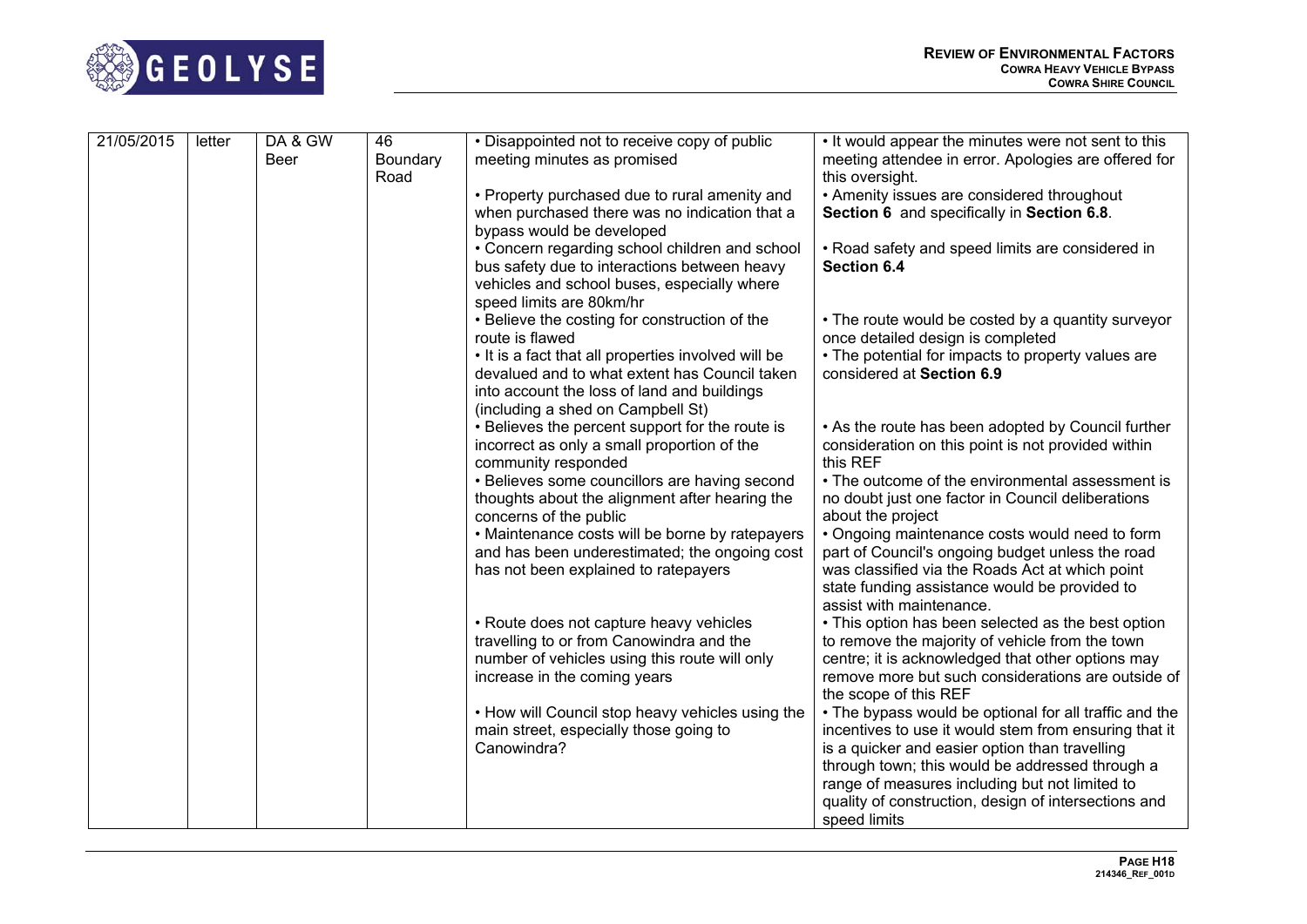

| 21/05/2015 | letter         | Lorna    | 33               | • Property was purchased in order to enjoy                              | • Noted                                                               |
|------------|----------------|----------|------------------|-------------------------------------------------------------------------|-----------------------------------------------------------------------|
|            | via<br>Council | McVicar  | Boundary<br>Road | peaceful rural setting<br>• Feels the bypass is being developed without | • Consultation process for the REF is set out in                      |
|            |                |          |                  | proper consideration of the opinions of                                 | Section 5. Continued efforts would be made to                         |
|            |                |          |                  | residents                                                               | engage with residents.                                                |
|            |                |          |                  | • The road would need to be upgraded,                                   | • Agreed                                                              |
|            |                |          |                  | widened, strengthened, to facilitate b-double                           |                                                                       |
|            |                |          |                  | usage. Concerns in this regard are:                                     |                                                                       |
|            |                |          |                  | - Noise (engine brakes also normal road noise)                          | - Noise impacts are addressed in Section 6.3                          |
|            |                |          |                  | - Smells (stock trucks)                                                 | - Air quality impacts are considered in Section 6.6                   |
|            |                |          |                  | - Devaluation of my property's worth                                    | - Impacts to property value are considered in                         |
|            |                |          |                  |                                                                         | Section 6.9                                                           |
|            |                |          |                  | - Potholes                                                              | - Maintenance would be an ongoing matter for                          |
|            |                |          |                  |                                                                         | Council                                                               |
|            |                |          |                  | - Speed control                                                         | - Speed limits would be set by Roads and Maritime                     |
|            |                |          |                  |                                                                         | Services and enforcement would remain the                             |
|            |                |          |                  |                                                                         | responsibility of the NSW Police Force                                |
|            |                |          |                  | - The crossing of Young Road on busy                                    | - Detailed intersection design would account for                      |
|            |                |          |                  | weekends (eg: Bathurst 1000) backing up                                 | peak flows in accordance with Austroads standards                     |
|            |                |          |                  | Boundary Road.                                                          |                                                                       |
|            |                |          |                  | - Ongoing road maintenance                                              | - As noted above                                                      |
|            |                |          |                  | - Traffic 24/7                                                          | - Traffic impacts are address in Section 6.4                          |
|            |                |          |                  | • Establishing a b-double route over Boundary                           | . Road design would account for all road users -<br>refer Section 6.4 |
|            |                |          |                  | Road will affect pedestrian and cycling use of<br>the road.             |                                                                       |
|            |                |          |                  | • Change of existing b-double route to proposed                         | • Traffic safety and property access is addressed in                  |
|            |                |          |                  | route will affect residents and will increase                           | Section 6.4                                                           |
|            |                |          |                  | danger and trip times.                                                  |                                                                       |
|            |                |          |                  | • Road will move closer to dwellings                                    | • Detailed design would demonstrate precise extent                    |
|            |                |          |                  |                                                                         | of setback reduction but certainly some is                            |
|            |                |          |                  |                                                                         | anticipated                                                           |
|            |                |          |                  | • Concern that a bypass will reduce the amount                          | • This is considered in Section 6.9                                   |
|            |                |          |                  | of tourists that stop in town                                           |                                                                       |
|            |                |          |                  | • Wishes to lodge a strong objection to the route                       | • Noted.                                                              |
| 22/05/2015 | letter         | A & N    | 54 Parkes        | • Concerned with traffic noise, dust, pollution                         | • These matters are addressed in Sections 6.3 and                     |
|            |                | Melchert | <b>St</b>        | and vibrations the bypass will cause.                                   | 6.6.                                                                  |
|            |                |          |                  | • Concern about safety when entering/existing                           | • Traffic safety is considered in Section 6.4                         |
|            |                |          |                  | properties                                                              |                                                                       |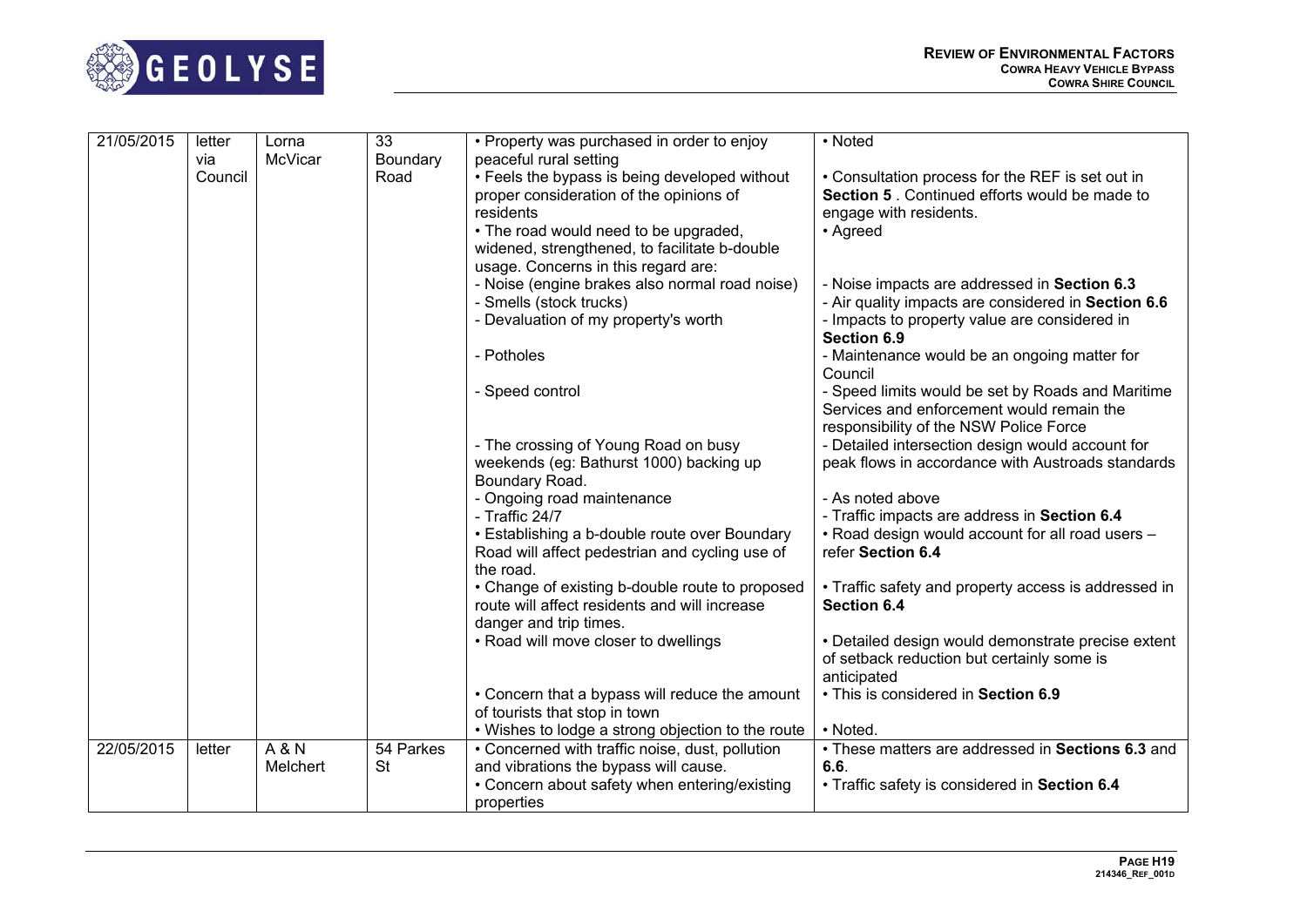

| 22/05/2015 | Fax | CD Hatherly | 88 Calare | • Extremely disappointed at not being notified       | • Noted                                           |
|------------|-----|-------------|-----------|------------------------------------------------------|---------------------------------------------------|
|            |     | and JD      | <b>St</b> | by mail about the public meeting. Believes there     |                                                   |
|            |     | Dawson      |           | is a lack of transparency on behalf of Council.      |                                                   |
|            |     |             |           | Will raise this concern with other residents         |                                                   |
|            |     |             |           | • Due to proximity to alignment (approx 110)         | • Impacts of the adopted alignment are considered |
|            |     |             |           | metres) will be affected by the construction,        | throughout Section 6. Land valuation is           |
|            |     |             |           | operation of the bypass and affected in a            | considering in Section 6.8.                       |
|            |     |             |           | monetary sense if property has to be sold to         |                                                   |
|            |     |             |           | move away from the bypass. Bypass will               |                                                   |
|            |     |             |           | detrimentally affect land values.                    |                                                   |
|            |     |             |           | • Will be affected by heavy machinery                | . Noise impacts are considered in Section 6.3     |
|            |     |             |           | undertaking construction during standard             |                                                   |
|            |     |             |           | working hours, including noise from machinery,       |                                                   |
|            |     |             |           | noise from unloading and loading machinery,          |                                                   |
|            |     |             |           | noise from reversing beepers, noise from heavy       |                                                   |
|            |     |             |           | machinery loading, unloading and delivering          |                                                   |
|            |     |             |           | materials, and the coming and going of               |                                                   |
|            |     |             |           | concrete and bitumen trucks. Bitumen                 |                                                   |
|            |     |             |           | machinery is very loud, especially when rolling      |                                                   |
|            |     |             |           | and spraying, and concrete trucks creating           |                                                   |
|            |     |             |           | gutters will be loud. The comings and going          |                                                   |
|            |     |             |           | through a residential area will have significant     |                                                   |
|            |     |             |           | noise impacts.                                       |                                                   |
|            |     |             |           | • Residents will be affected by dust and a           | . Air quality impacts are assessed at Section 6.6 |
|            |     |             |           | watering regime will be required                     |                                                   |
|            |     |             |           | • Post construction noise resulting from             | . Noise impacts are considered in Section 6.3     |
|            |     |             |           | operation would be the most significant impact;      |                                                   |
|            |     |             |           | using residential streets for a bypass is            |                                                   |
|            |     |             |           | ridiculous. Heavy vehicles are much louder than      |                                                   |
|            |     |             |           | an average car and residents will suffer from        |                                                   |
|            |     |             |           | the noise.                                           |                                                   |
|            |     |             |           | • Roller shutters would be more appropriate as       | • Various mitigation options would be             |
|            |     |             |           | mitigation (as opposed to double glazing or air      |                                                   |
|            |     |             |           | conditioning units mentioned at the public           |                                                   |
|            |     |             |           | meeting) but the best option is to not build the     |                                                   |
|            |     |             |           | bypass at all.                                       |                                                   |
|            |     |             |           | • Air pollution impacts to resident is will occur as | . Air quality impacts are assessed at Section 6.6 |
|            |     |             |           | a result of the bypass and air quality standards     |                                                   |
|            |     |             |           | will decrease                                        |                                                   |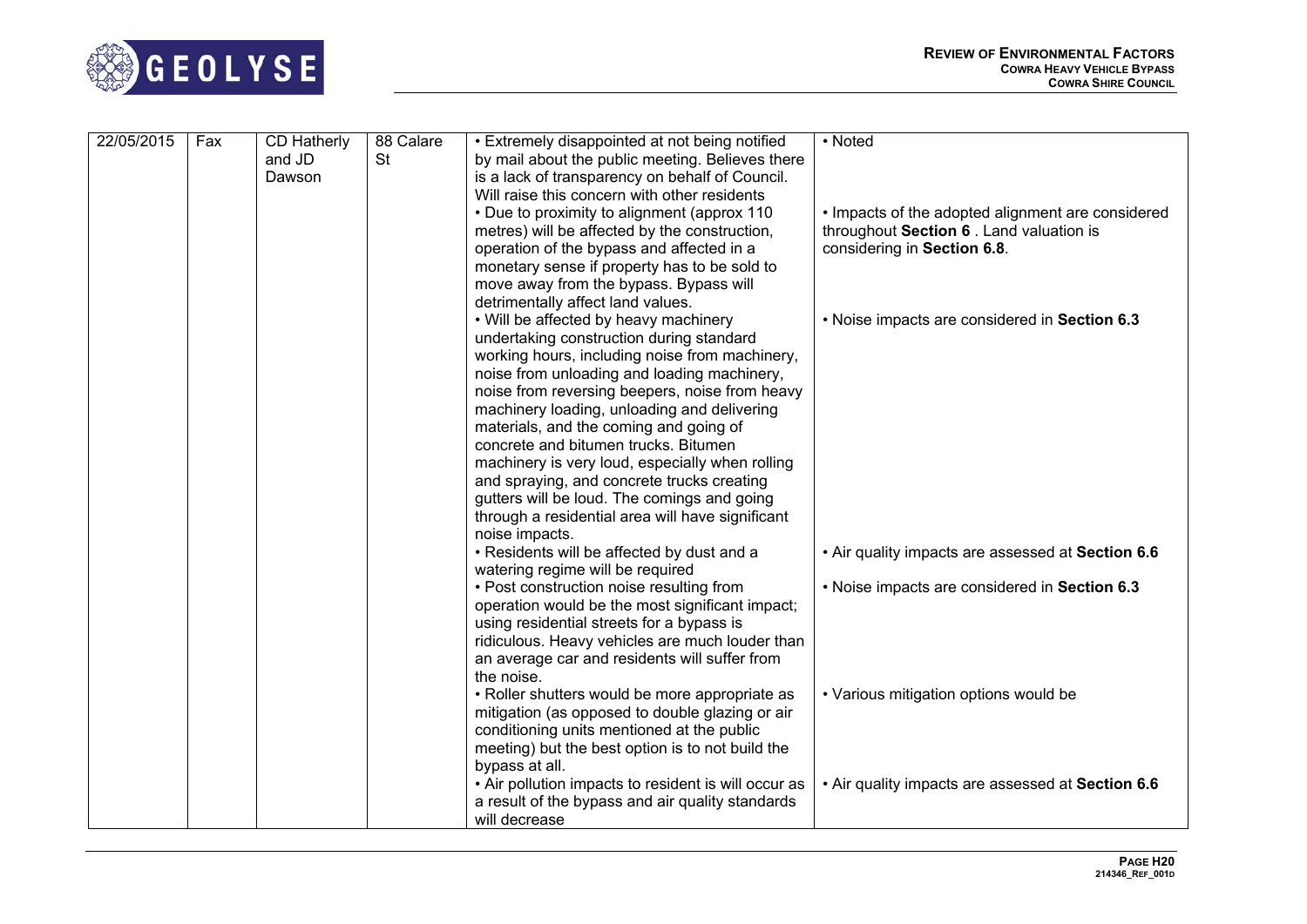

|            |        |              |                                 | • Many foreseen and unforeseen impacts to<br>traffic as a result of the bypass including the<br>damaging effect of heavy vehicles<br>• Safety of residents accessing and exiting their<br>property should be a consideration<br>• Suggests diverting traffic to the Olympic<br>Highway towards Grenfell Road and away from<br><b>Boundary Road</b><br>• Loss of rural residential amenity will occur as a<br>result of the bypass. Noise mitigation measures,<br>such as barriers, must be considered and it<br>should incorporate native plantings to minimise<br>visual impacts. There will be a cost to | • Traffic and access impacts are assessed at<br>Section 6.4<br>• Traffic and access impacts are assessed at<br>Section 6.4<br>• Alternative alignments have not been considered<br>within this REF, beyond the discussion provided in<br><b>Section 2.4</b><br>• Amenity is a cumulative outcome and the impacts<br>to it are considered throughout Section 6. Noise<br>impacts are specifically considered at Section 6.3<br>and visual issues at Section 6.1 |
|------------|--------|--------------|---------------------------------|------------------------------------------------------------------------------------------------------------------------------------------------------------------------------------------------------------------------------------------------------------------------------------------------------------------------------------------------------------------------------------------------------------------------------------------------------------------------------------------------------------------------------------------------------------------------------------------------------------|----------------------------------------------------------------------------------------------------------------------------------------------------------------------------------------------------------------------------------------------------------------------------------------------------------------------------------------------------------------------------------------------------------------------------------------------------------------|
|            |        |              |                                 | ratepayers in maintaining such features.<br>• Concerns regarding vibration impacts to<br>homes and people as a result of heavy vehicle<br>use, especially valid considering proposed b-<br>double usage<br>• Vigorously objects to the bypass passing                                                                                                                                                                                                                                                                                                                                                      | . Vibration impacts are considered in Section 6.3<br>• Concerns are considered throughout this REF                                                                                                                                                                                                                                                                                                                                                             |
|            |        |              |                                 | through or near residential homes and looks<br>forward to seeing all concerns addressed in the<br>draft REF                                                                                                                                                                                                                                                                                                                                                                                                                                                                                                |                                                                                                                                                                                                                                                                                                                                                                                                                                                                |
| 26/05/2015 | email  | Anne Jeffery | Not stated                      | . Impacts to traffic flow on bypass from weekly<br>garbage collection                                                                                                                                                                                                                                                                                                                                                                                                                                                                                                                                      | · Traffic impacts are addressed in Section 6.4                                                                                                                                                                                                                                                                                                                                                                                                                 |
| 19/06/2015 | Letter | Graham Dun   | 116<br>Lachlan<br><b>Street</b> | 1. At the start the GHD report fails to outline<br>proper terms of reference for the inquiry. A valid<br>approach to any problem solving must first<br>include an analysis of the problem which in turn<br>allows goal setting to guide research. In this<br>case it would need to address issues such as<br>connectivity, general design criteria and agreed<br>standards of efficiency.                                                                                                                                                                                                                  | 1. Geolyse has not been engaged to considered the<br>adequacy of the GHD Bypass Study                                                                                                                                                                                                                                                                                                                                                                          |
|            |        |              |                                 | 2. Traffic bypassing of most major towns<br>throughout NSW is becoming an increasing<br>concern.<br>The NSW Planning Department has a<br>responsibility under the Environmental Planning<br>and Assessment Act 1979, to ensure sound<br>processes for infrastructure planning however,                                                                                                                                                                                                                                                                                                                     | 2. A range of literature considering the impacts of<br>bypasses is cited and discussed in Section 6.9.<br>Impacts associated with the alignment are<br>considered through Section 6 of this REF.                                                                                                                                                                                                                                                               |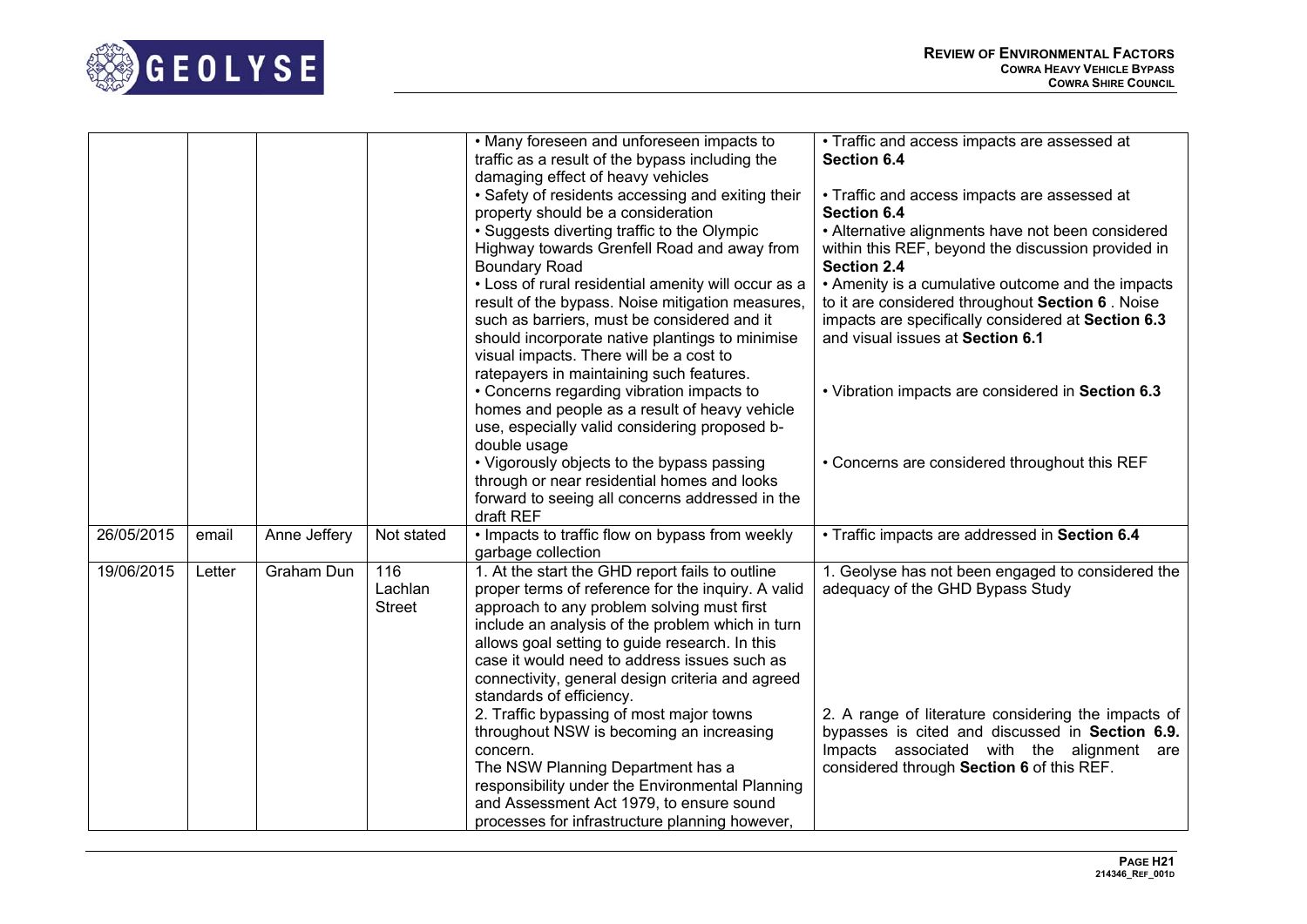

|  | there seems to be a reluctance to address the<br>issue of road provision. This lack of action<br>seems inconsistent with the Department's<br>activities in other areas such as private land<br>and building development. The need for the<br>formulation of Local Environment Plans is yet<br>another area where road corridor planning has<br>been neglected. Early identification of the need<br>for traffic corridors supported by independent<br>and dispassionate advice as far as possible<br>removed from parochial interests, is essential<br>for minimising harmful impacts on the<br>community and is especially necessary in<br>situations where property values and zoning<br>problems arise.<br>3. Another area of concern in road planning is<br>the issue of community apathy and the failure to<br>counteract this by appropriate consultation<br>management. The problem is especially<br>prevalent in highway development because<br>interregional connection is the primary function<br>of highways yet regional participation to assist a<br>holistic approach to road planning has been<br>poor. There is little evidence of regional<br>business or industry consultation having taken<br>place in the GHD report. There has also been<br>an almost complete lack of public meetings<br>which suggests a poor level of transparency<br>and does not engender community confidence.<br>Interviews conducted between individual<br>members of the public and Council staff where<br>information may not be publically revealed or<br>published, is also not reassuring. Again, State<br>Planning should be aware of the effects of poor<br>participation and the long-term consequences in<br>project outcomes. Adherence to the principles<br>of Best Practice Consultation (Australian<br>Government, Office of Best Practice | 3. Consultation associated with the preparation of<br>this REF is set out in Section 5. Cowra Council and<br>Geolyse would continue to liaise with residents to<br>ensure that consultation is appropriate to the project.<br>As the proponent, Cowra Council is the nominated<br>determining authority and the jurisdiction of the<br>Department of Planning and Environment is limited,<br>as set out via Part 5 of the Environmental Planning<br>and Assessment Act 1979 – refer Section 4 for the<br>relevant statutory environment. |
|--|-----------------------------------------------------------------------------------------------------------------------------------------------------------------------------------------------------------------------------------------------------------------------------------------------------------------------------------------------------------------------------------------------------------------------------------------------------------------------------------------------------------------------------------------------------------------------------------------------------------------------------------------------------------------------------------------------------------------------------------------------------------------------------------------------------------------------------------------------------------------------------------------------------------------------------------------------------------------------------------------------------------------------------------------------------------------------------------------------------------------------------------------------------------------------------------------------------------------------------------------------------------------------------------------------------------------------------------------------------------------------------------------------------------------------------------------------------------------------------------------------------------------------------------------------------------------------------------------------------------------------------------------------------------------------------------------------------------------------------------------------------------------------------------------------------------------------------------------------------|------------------------------------------------------------------------------------------------------------------------------------------------------------------------------------------------------------------------------------------------------------------------------------------------------------------------------------------------------------------------------------------------------------------------------------------------------------------------------------------------------------------------------------------|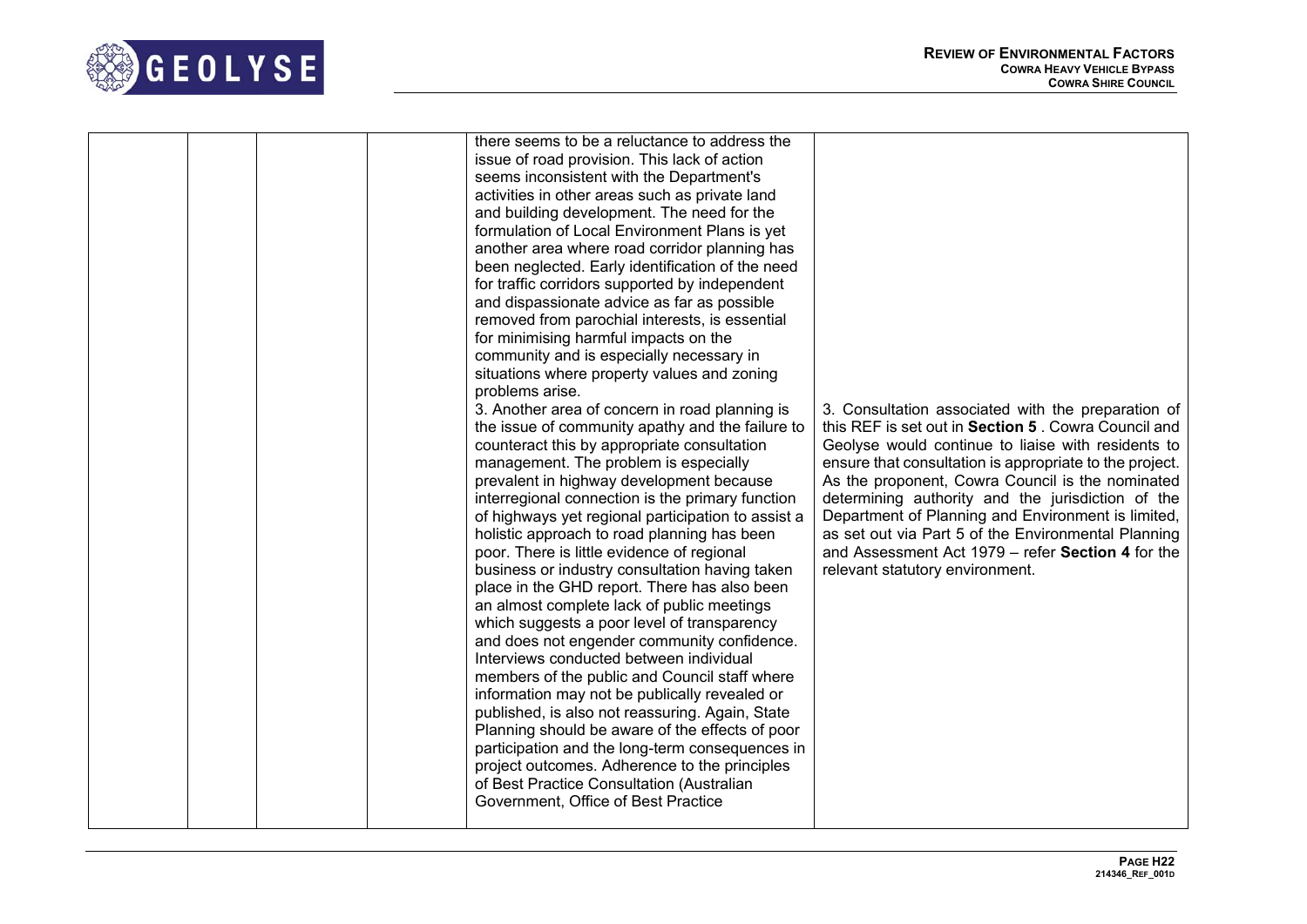

|         |        |                     |                | Regulation) could improve understanding and<br>provide better public relations.<br>4. There are further concerns about the lack of                                                                                                                                                                                                                                                                                                                                                                                                                                                                 | 4. This is noted but is a larger issue that transcends<br>this assessment.                                                                                                                                                                                                                                                                                                                                                                           |
|---------|--------|---------------------|----------------|----------------------------------------------------------------------------------------------------------------------------------------------------------------------------------------------------------------------------------------------------------------------------------------------------------------------------------------------------------------------------------------------------------------------------------------------------------------------------------------------------------------------------------------------------------------------------------------------------|------------------------------------------------------------------------------------------------------------------------------------------------------------------------------------------------------------------------------------------------------------------------------------------------------------------------------------------------------------------------------------------------------------------------------------------------------|
|         |        |                     |                | regional advisory or liaison committees<br>attached to the Roads and Maritime Services.<br>These could enable a regular means of public<br>communication and would bring the RMS in line<br>with most other major government agencies.<br>5. The absence of any formally organised road<br>user advocacy organisation in the Central West<br>is further evidence of the weakness of the<br>public bargaining position.                                                                                                                                                                             | 5. As above.                                                                                                                                                                                                                                                                                                                                                                                                                                         |
|         |        |                     |                | I believe that option 3 as outlined in the GHD<br>report, is unacceptable because:<br>• It lacks the essential connection between the<br>Sydney and Canowindra roads;<br>• It is not adequately removed from the<br>residential area of the town thus creating<br>problems with property values, loss of amenity<br>and safety;<br>• It is likely to be subject to unacceptable speed<br>restrictions because of its passage through<br>growing residential areas, sharp curves and<br>unsafe intersecting traffic situations;<br>• alternatives are available that do not have<br>these problems. | • Option 3 was considered the most effective solution<br>for project although it is acknowledged that it does<br>not address all heavy vehicles using Kendal Street<br>• Amenity impacts are considered throughout<br>Section 6.<br>• Project speed limits are discussed in Section 6.4.<br>Ultimately, speed limits would be set by Roads and<br>Maritime Services.<br>• Consideration of alternatives is limited to the<br>comments in Section 2.4 |
|         |        |                     |                | Responses received during public notification period of July 2016                                                                                                                                                                                                                                                                                                                                                                                                                                                                                                                                  |                                                                                                                                                                                                                                                                                                                                                                                                                                                      |
| undated | Letter | Craig and<br>Dianne | 66<br>Boundary | Concern with lack of direct answers on previous<br>concerns raised.                                                                                                                                                                                                                                                                                                                                                                                                                                                                                                                                | The REF provides a comprehensive assessment of<br>impacts throughout Section 6                                                                                                                                                                                                                                                                                                                                                                       |
|         |        | Fisher              | Road           | Main concerns are perceived safety problems.                                                                                                                                                                                                                                                                                                                                                                                                                                                                                                                                                       | <b>Noted</b>                                                                                                                                                                                                                                                                                                                                                                                                                                         |
|         |        |                     |                | Identify that there is a need for a service road or<br>turning lane, and that a service road is preferred<br>as it would separate heavy vehicle traffic from<br>the residential traffic and school bus traffic. The<br>location of the service road.                                                                                                                                                                                                                                                                                                                                               | A 3.0 m wide parking lane would be provided<br>adjacent to residential and industrial properties,<br>which would also serve to provide for entering and<br>exiting vehicles - refer Section 3.3.1                                                                                                                                                                                                                                                    |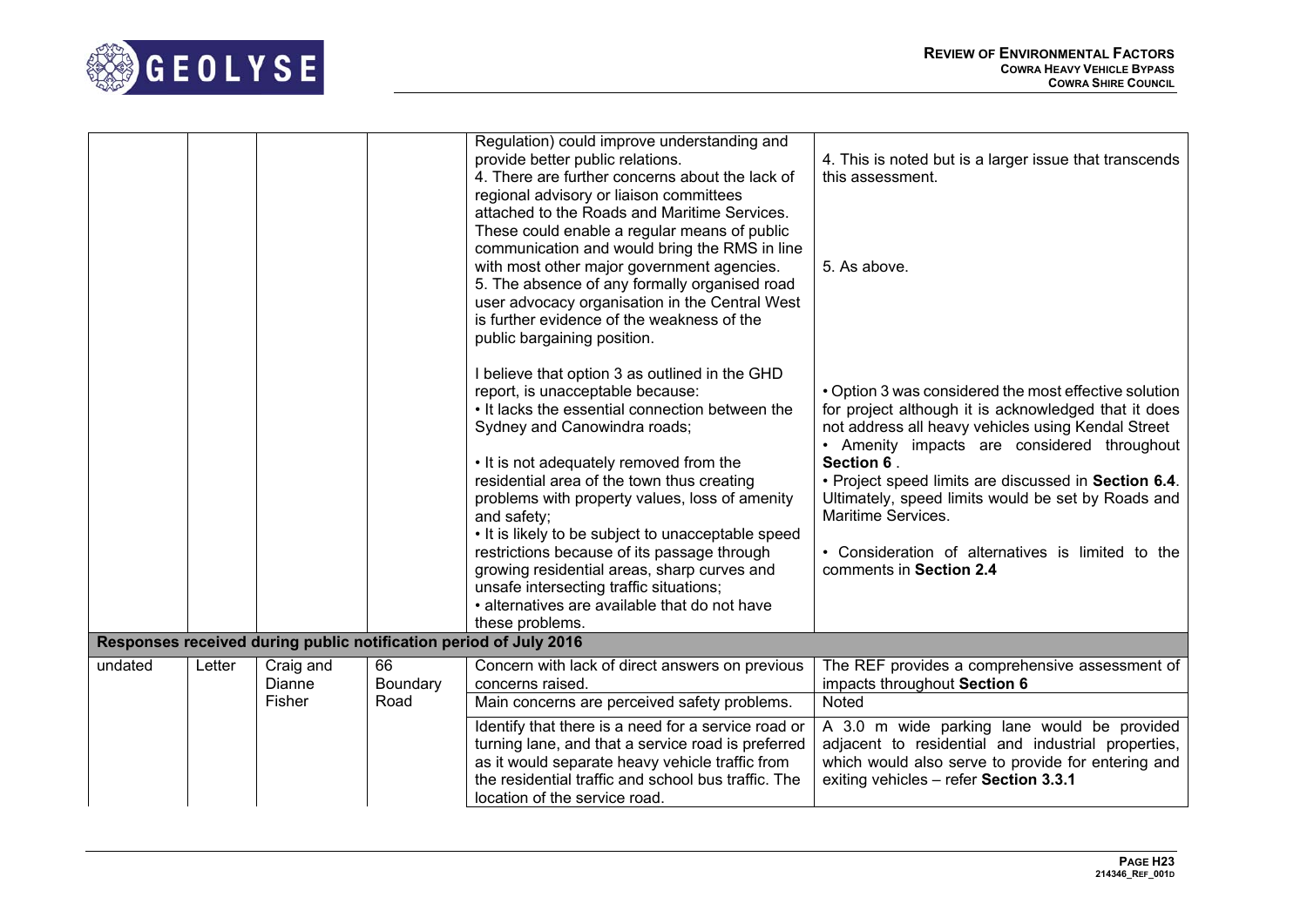

|                   |        |                    |            | Asks whether home owners with driveways that<br>require them to reverse onto the road are going<br>to be helped with the cost to change driveways.<br>Identifies that sound reduction for homes<br>affected by passing traffic should be thoroughly<br>considered with what the residents have now.<br>States that residents along Boundary Road do<br>not want fixed solid walls installed and instead<br>homes along Boundary Road should have<br>sound proofing insulation installed in walls and<br>roofs with double glazing as these homes were<br>not designed with traffic noise concerns. | As outlined in Appendix M, access to private<br>properties would be addressed through concept and<br>detailed design to ensure safety is maintained<br>This would be a matter for determining through<br>implementation of a construction noise and vibration<br>management plan<br>This would be a matter for determining through<br>implementation of a construction noise and vibration<br>management plan |
|-------------------|--------|--------------------|------------|----------------------------------------------------------------------------------------------------------------------------------------------------------------------------------------------------------------------------------------------------------------------------------------------------------------------------------------------------------------------------------------------------------------------------------------------------------------------------------------------------------------------------------------------------------------------------------------------------|---------------------------------------------------------------------------------------------------------------------------------------------------------------------------------------------------------------------------------------------------------------------------------------------------------------------------------------------------------------------------------------------------------------|
|                   |        |                    |            | Concerned about residents outlook and<br>reduction in house values, and the effects on<br>their lifestyle.                                                                                                                                                                                                                                                                                                                                                                                                                                                                                         | These matters are discussed throughout Section 6                                                                                                                                                                                                                                                                                                                                                              |
|                   |        |                    |            | Concerned that the proposed works and<br>ongoing upkeep of the bypass do not provide a<br>positive economic outcome to Cowra and is not<br>justifiable.                                                                                                                                                                                                                                                                                                                                                                                                                                            | The findings of the REF are summarised in<br><b>Section 8</b>                                                                                                                                                                                                                                                                                                                                                 |
| 12 August<br>2016 | Letter | <b>Jack Mallon</b> | Not stated | The respondent reproduced sections of the<br>executive summary relating to the consent<br>requirements and nominated determining<br>authority. The respondent does not provide any<br>specific question relating to this text.                                                                                                                                                                                                                                                                                                                                                                     | No response required                                                                                                                                                                                                                                                                                                                                                                                          |
|                   |        |                    |            | The respondent reproduced text from the<br>executive summary relating to the potential for<br>additional investigations during detailed design<br>and that the conclusions of the REF may need<br>to be revisited. The respondent does not<br>provide any specific question relating to this<br>text.                                                                                                                                                                                                                                                                                              | No response required                                                                                                                                                                                                                                                                                                                                                                                          |
|                   |        |                    |            | Asks whether the consultant will reveal the<br>distance between the set of locked gates<br>located at approximately chainage 5895 and<br>provide and official map of the area?                                                                                                                                                                                                                                                                                                                                                                                                                     | This would be determined once concept and detailed<br>design have progressed, at which time discussions<br>regarding acquisition would also take place                                                                                                                                                                                                                                                        |
|                   |        |                    |            | The respondent provided a survey diagram to<br>demonstrate that Campbell Street terminates at<br>its intersection with Parkes Street (land parcel<br>registered to the respondent, Lot 2 DP519943).                                                                                                                                                                                                                                                                                                                                                                                                | <b>Noted</b>                                                                                                                                                                                                                                                                                                                                                                                                  |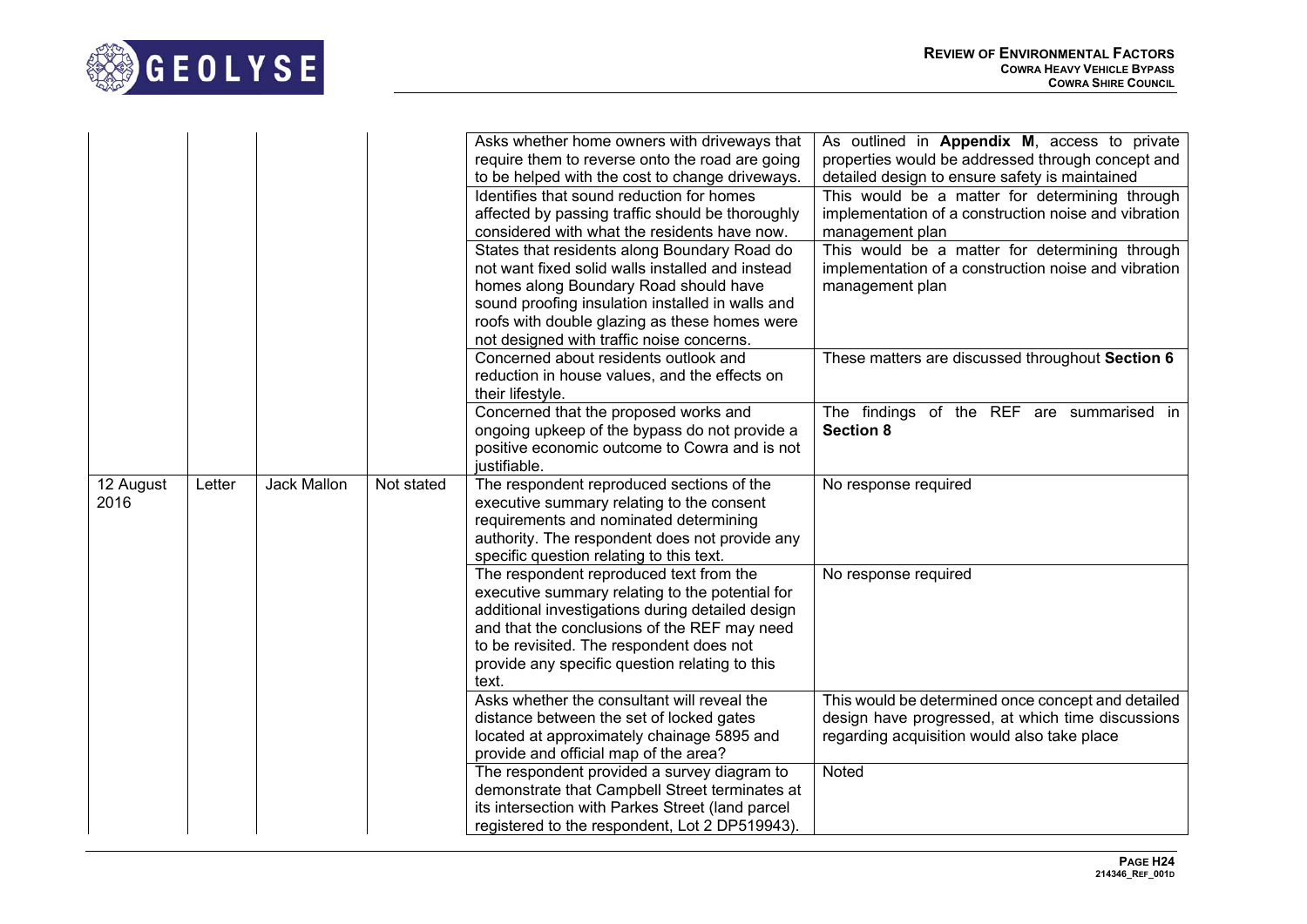

| The respondent asks about Plate 48 in the<br>Traffic Study where in this location are a set of<br>gates                                                                                                                                                                                                                                                                                                                                                                          |                                                                                             |
|----------------------------------------------------------------------------------------------------------------------------------------------------------------------------------------------------------------------------------------------------------------------------------------------------------------------------------------------------------------------------------------------------------------------------------------------------------------------------------|---------------------------------------------------------------------------------------------|
| The respondent makes reference to Plates 49<br>and 50 of the Traffic Study that both illustrate<br>Campbell Street as a thoroughfare with a<br>sealed surface. The respondent asks is this<br>land parcel identified by survey as "right of<br>access, variable width".                                                                                                                                                                                                          | This would be determined once concept and detailed<br>design have progressed                |
| Expresses concern about Council Meeting<br>$\bullet$<br>minutes from 22 July 2013 (being minute<br>154/13), specifically:<br>For some reason the third dimension<br>to minute 154/13 has omitted to<br>include that council would conduct<br>"investigations into the viability of<br>alleviating concerns of affected<br>residents" as required by the<br>expressed terms of the resolution.<br>The respondent did not provide a specific<br>question in relation to the above. | This section of the REF has been updated for<br>completeness to reflect the full resolution |
| The respondent quoted advice from Mayor West<br>June<br>2016<br>about<br>received<br>on 7<br>authorisations relating to entry to the<br>respondents land not being in place and that<br>they had been corrected. The respondent<br>asks "is there some provision for<br>retrospectivety in the Local Government Act<br>1993?".                                                                                                                                                   | This relates to an issue of access between the land<br>owner and Council                    |
| Asks "has anyone of the affected areas in<br>relation to property of JP Mallon been<br>identified as Campbell St South"                                                                                                                                                                                                                                                                                                                                                          | This relates to an issue of access between the land<br>owner and Council                    |
| The respondent quoted correspondence from<br>Council's General Manager (11 April 2016)<br>revealing inter alia "it would appear the<br>contraction did not have the requisite<br>authority signed by the General Manager".<br>The respondent does not provide any<br>specific question relating to this quote.                                                                                                                                                                   | This relates to an issue of access between the land<br>owner and Council                    |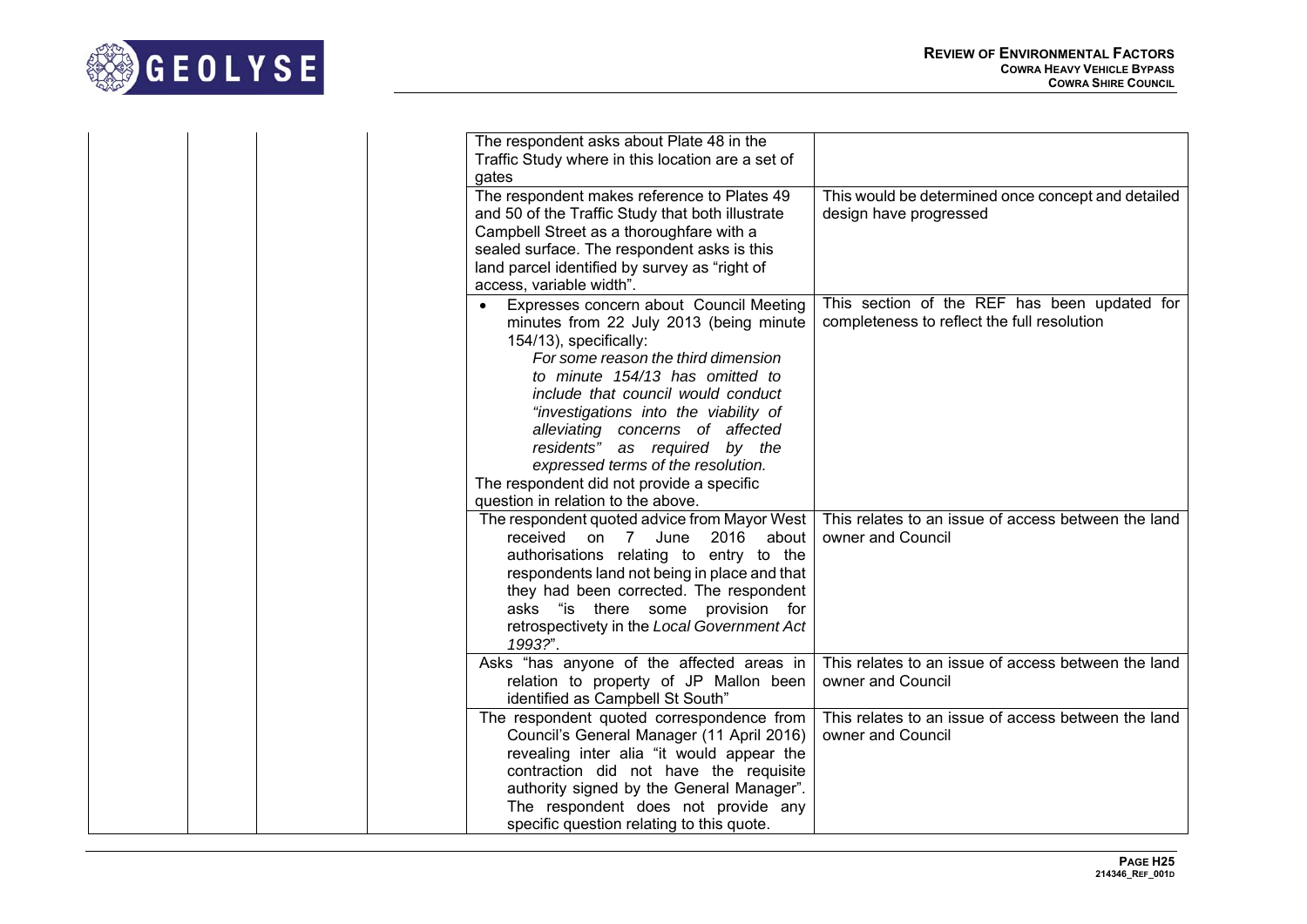

| 8 August<br>2016 | Letter | DA & GW<br>Beer    | 46<br>Boundary<br>Road          | Concerns that the bypass route will not service<br>heavy vehicles from an industrial area<br>around the old Edgell Factory site, noting<br>that heavy vehicles go to the Chernco<br>business in that area. Generally concerned<br>that Council did not consider this industrial<br>area when recommending the route<br>proposed.                                                                    | Alternatives are discussed in Section 2.4.                                                                                                             |
|------------------|--------|--------------------|---------------------------------|-----------------------------------------------------------------------------------------------------------------------------------------------------------------------------------------------------------------------------------------------------------------------------------------------------------------------------------------------------------------------------------------------------|--------------------------------------------------------------------------------------------------------------------------------------------------------|
|                  |        |                    |                                 | States that heavy vehicles proceeding to<br>Canowindra won't use the propose route so<br>will still proceed down Kendal Street and<br>that there are also heavy vehicles that<br>proceed to the stone quarry in Glen Logan<br>Road and those vehicles won't use the<br>bypass.                                                                                                                      | Alternatives are discussed in Section 2.4.                                                                                                             |
|                  |        |                    |                                 | Expresses concern that the future of Cowra's<br>Industrial area (which they believe needs to<br>be developed and expanded) will not benefit<br>at all with the proposed bypass.                                                                                                                                                                                                                     | Alternatives are discussed in Section 2.4.                                                                                                             |
|                  |        |                    |                                 | Identifies that Service Road is not mentioned as<br>an intersection with Boundary Road. The<br>respondent expresses concerns about the<br>potential for other omissions.                                                                                                                                                                                                                            | The intersection of the bypass and Service Road is<br>discussed throughout <b>Appendix M</b> and is<br>specifically depicted in Plate 15 of Appendix M |
|                  |        |                    |                                 | Recommends that Council takes another look at<br>the proposed route and take into account<br>the development of Cowra as a whole, not<br>only the main street.                                                                                                                                                                                                                                      | Alternatives are discussed in Section 2.4.                                                                                                             |
| 8 August<br>2016 | Letter | <b>Barry Burns</b> | 121<br>Waratah<br><b>Street</b> | The study did not mention the seventy three<br>mature Ironbarks forming an avenue along<br>Airport Road.                                                                                                                                                                                                                                                                                            | These matters are specifically addressed in<br>Appendix J and a recommendation for avoidance or<br>compensatory replacement provided.                  |
|                  |        |                    |                                 | Airport noise has increased during the past six<br>months since the REF and will further<br>increase after the ongoing development.<br>We also have noise from the gun club<br>sometimes for two days on weekends of<br>their competition shoots. We have no<br>complaint with either of these areas as they<br>were in place before most of us built or<br>bought in the area, but to expect us to | Noise assessment is provided in accordance with<br>relevant standards at Section 6.3.                                                                  |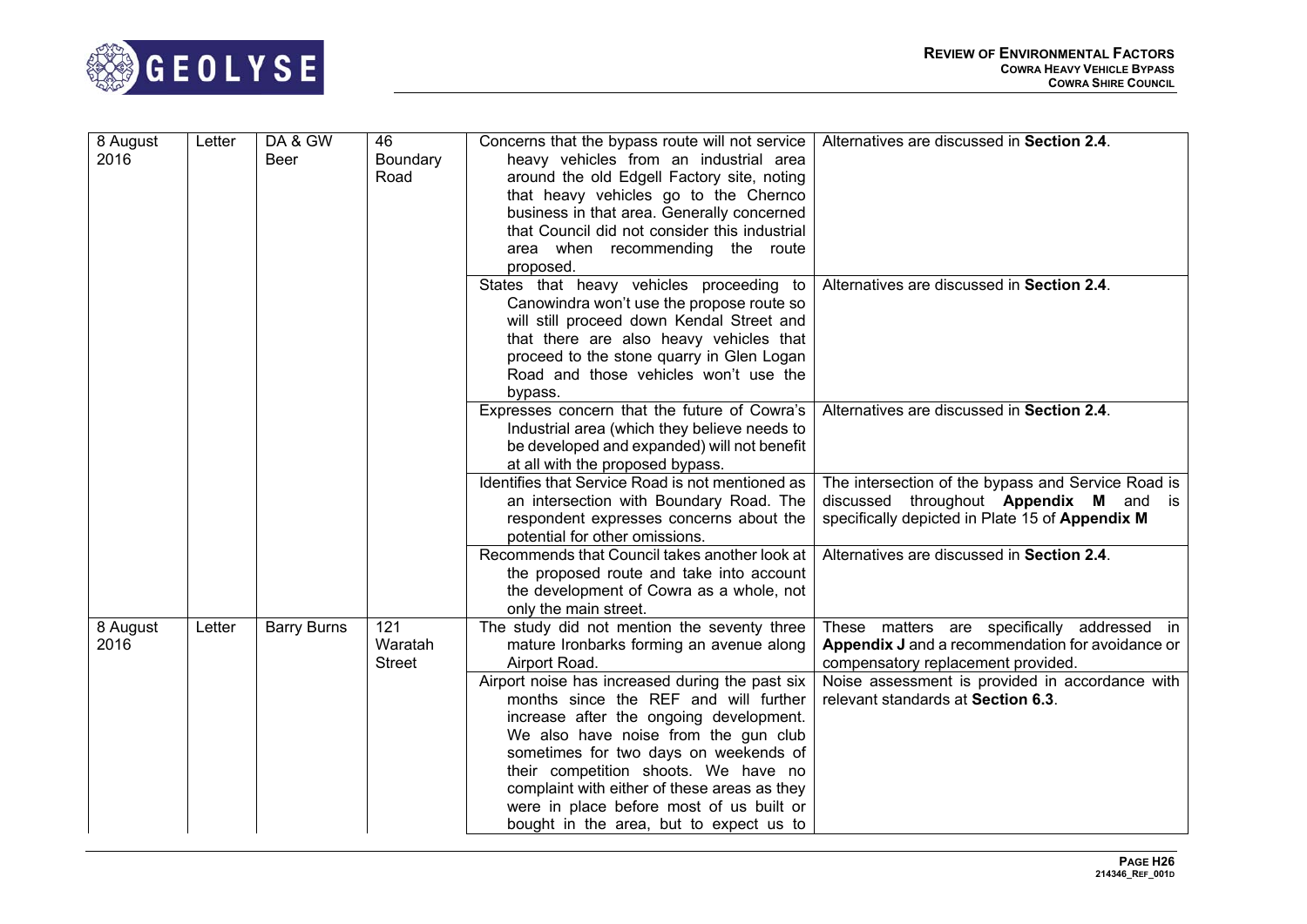

|                 |        |                   |                                 | endure more noise by heavy traffic is<br>unacceptable.                                                                                                                                                                                                           |                                                                                                                                              |
|-----------------|--------|-------------------|---------------------------------|------------------------------------------------------------------------------------------------------------------------------------------------------------------------------------------------------------------------------------------------------------------|----------------------------------------------------------------------------------------------------------------------------------------------|
|                 |        |                   |                                 | Concerned about construction noise and<br>vibration as their bedroom is 32 metres from<br>the existing road.                                                                                                                                                     | Construction noise assessment is provided in<br>accordance with relevant standards at Section 6.3.                                           |
|                 |        |                   |                                 | Concerned about operational heavy vehicle<br>noise and vibration 24 hours a day near their<br>property and the property to the rear of their<br>property (67 Airport Road) which is closer to<br>the road.                                                       | Noise assessment is provided in accordance with<br>relevant standards at Section 6.3.                                                        |
|                 |        |                   |                                 | Concern that there is not measure to control the<br>speed of heavy vehicles if the bypass is built<br>as speed is already an issue and safety<br>concern on Airport Road.                                                                                        | Speed limits are discussed in Table 3.1 and in<br>Section 6.4. The final decisions on speed limits rests<br>with Roads and Maritime Services |
|                 |        |                   |                                 | Notes that there are alternative routes that could<br>be developed but states that they know it<br>comes down to cost. They consider the<br>proposal a "cheap fix to the problem". States<br>that "money isn't an option when it concerns<br>health and safety". | Alternatives are discussed in Section 2.4.                                                                                                   |
| 25 July<br>2016 | Letter | <b>Graham Dun</b> | 116<br>Lachlan<br><b>Street</b> | Option 3 route is unacceptable because it lacks<br>the essential connection between the<br>Sydney and Canowindra Roads.                                                                                                                                          | Alternatives are discussed in Section 2.4.                                                                                                   |
|                 |        |                   |                                 | Option 3 route is unacceptable because it is not<br>adequately removed from the residential<br>areas of the town thus creating problems<br>with property values, loss of amenity and<br>safety.                                                                  | Alternatives are discussed in Section 2.4.                                                                                                   |
|                 |        |                   |                                 | Option 3 route is unacceptable because it is<br>likely to be subject to unacceptable speed<br>restrictions because of its passage through<br>growing residential areas, sharp curves and<br>unsafe intersecting traffic situations.                              | Alternatives are discussed in Section 2.4.                                                                                                   |
|                 |        |                   |                                 | Option 3 route is unacceptable because<br>alternatives are available (somewhat further<br>removed from the town centre) that do not<br>have these problems.                                                                                                      | Alternatives are discussed in Section 2.4.                                                                                                   |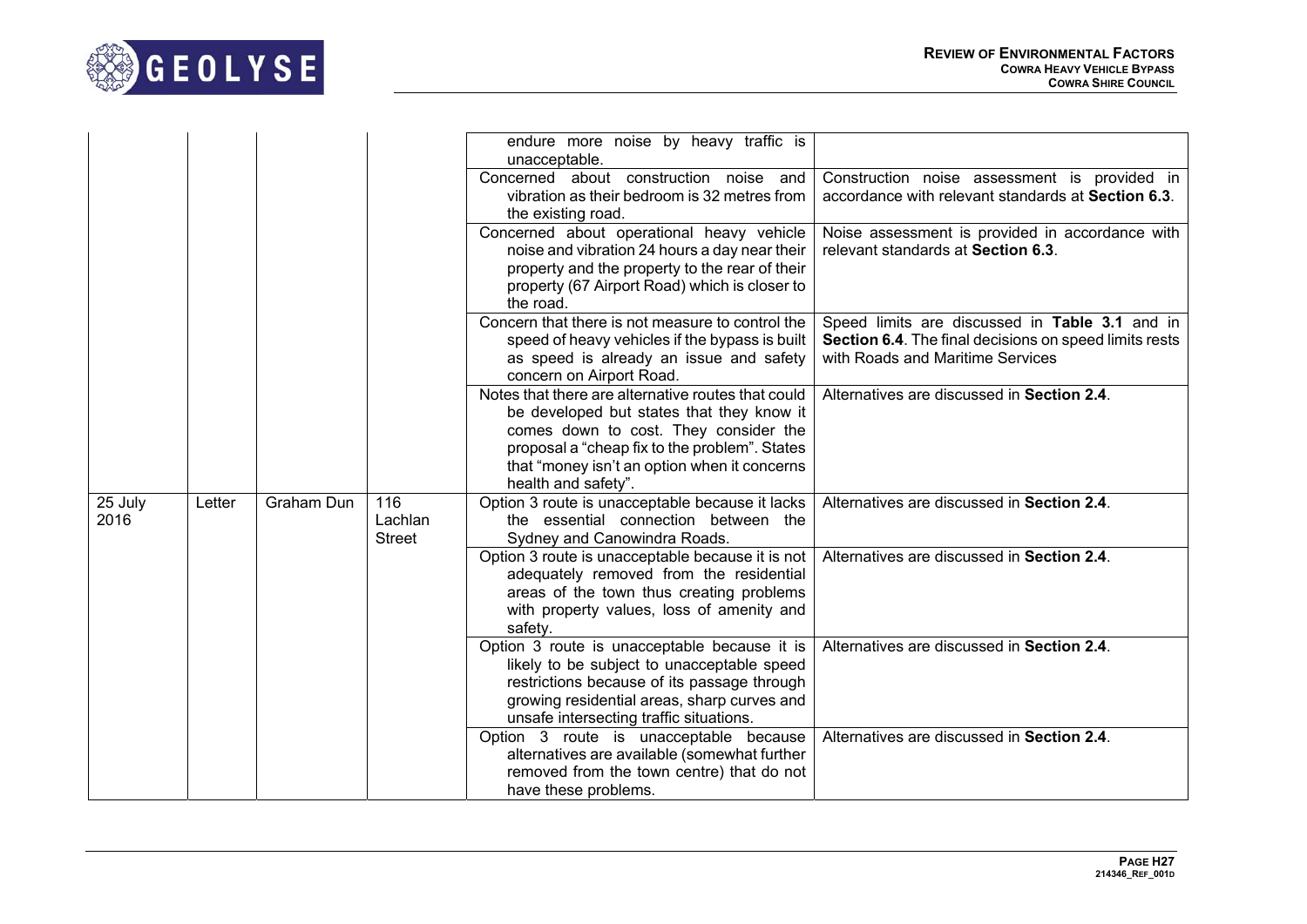



| 7 July 2016      | Email  | Paul Galea              | 41 Grenfell<br>Road         | The construction of the Campbell St to Lachlan<br>Valley way and the river bridge (Segment 1)<br>is the only section that is required to be built<br>today.                                                                      | Alternatives are discussed in Section 2.4.                                                                                                                                                                                                                                                                                             |
|------------------|--------|-------------------------|-----------------------------|----------------------------------------------------------------------------------------------------------------------------------------------------------------------------------------------------------------------------------|----------------------------------------------------------------------------------------------------------------------------------------------------------------------------------------------------------------------------------------------------------------------------------------------------------------------------------------|
|                  |        |                         |                             | Signage must indicate the alternative heavy<br>vehicle routes available, eg. Orange via<br>Blayney or Orange via Canowindra on the<br>western/southern<br>approaches,<br>and<br>Canowindra via CBD bypass on the eastern<br>end. | Noted                                                                                                                                                                                                                                                                                                                                  |
| 25 July<br>2016  | Letter | Warwick<br>Stubbing     | Not stated                  | Frustrated and disappointed with proposal to<br>use Boundary Road as part of the bypass                                                                                                                                          | Alternatives are discussed in Section 2.4.                                                                                                                                                                                                                                                                                             |
|                  |        |                         |                             | Concerned about safety and inadequate visual<br>clearance to enter properties                                                                                                                                                    | The traffic study attached as Appendix M<br>demonstrates that access to properties along the<br>bypass route would need to achieve safe sight<br>distance requirements of the Austroads standards,<br>including the provision of a 3m wide parking lane<br>outside the travel lane which would also provide for<br>safe exit and entry |
|                  |        |                         |                             | Reporting does not identify all properties built in<br>Boundary Road area in the last four years                                                                                                                                 |                                                                                                                                                                                                                                                                                                                                        |
|                  |        |                         |                             | Recommends that a more cost effective option<br>would be providing amenities and truck stop<br>on Boorowa Road, with no impact to<br>residential areas                                                                           | Alternatives are discussed in Section 2.4.                                                                                                                                                                                                                                                                                             |
|                  |        |                         |                             | Boundary Road and Airport Road section of<br>proposed bypass imposes on a large<br>number of existing residential home owners                                                                                                    | The assessment provided Section 6, demonstrates<br>the proposed activity can occur without significant<br>impact                                                                                                                                                                                                                       |
|                  |        |                         |                             | Inadequate commentary on<br>impacts<br>to<br>residences                                                                                                                                                                          | This is considered throughout Section 6                                                                                                                                                                                                                                                                                                |
| 1 August<br>2016 | Email  | Vanessa<br>Wright       | Not stated                  | Concerns about the methodology utilised in<br>assessing noise impacts to residential<br>dwellings                                                                                                                                | As outlined in Section 6.3, the noise assessment<br>has been carried out in compliance with applicable<br>standards and requirements. There is confidence<br>that this is robust and appropriate assessment                                                                                                                            |
| 3 August<br>2016 | Email  | <b>Terry</b><br>Everson | 10 Taralga<br><b>Street</b> | Objects to the bypass due to impacts to noise<br>and amenity                                                                                                                                                                     | Noise and amenity<br>impacts are considered<br>throughout Section 6                                                                                                                                                                                                                                                                    |
| 9 August<br>2016 | Letter | Terry<br>Everson        | 10 Taralga<br><b>Street</b> | Objects to the bypass due to impacts to noise<br>and amenity                                                                                                                                                                     | Noise and amenity<br>impacts are considered<br>throughout Section 6                                                                                                                                                                                                                                                                    |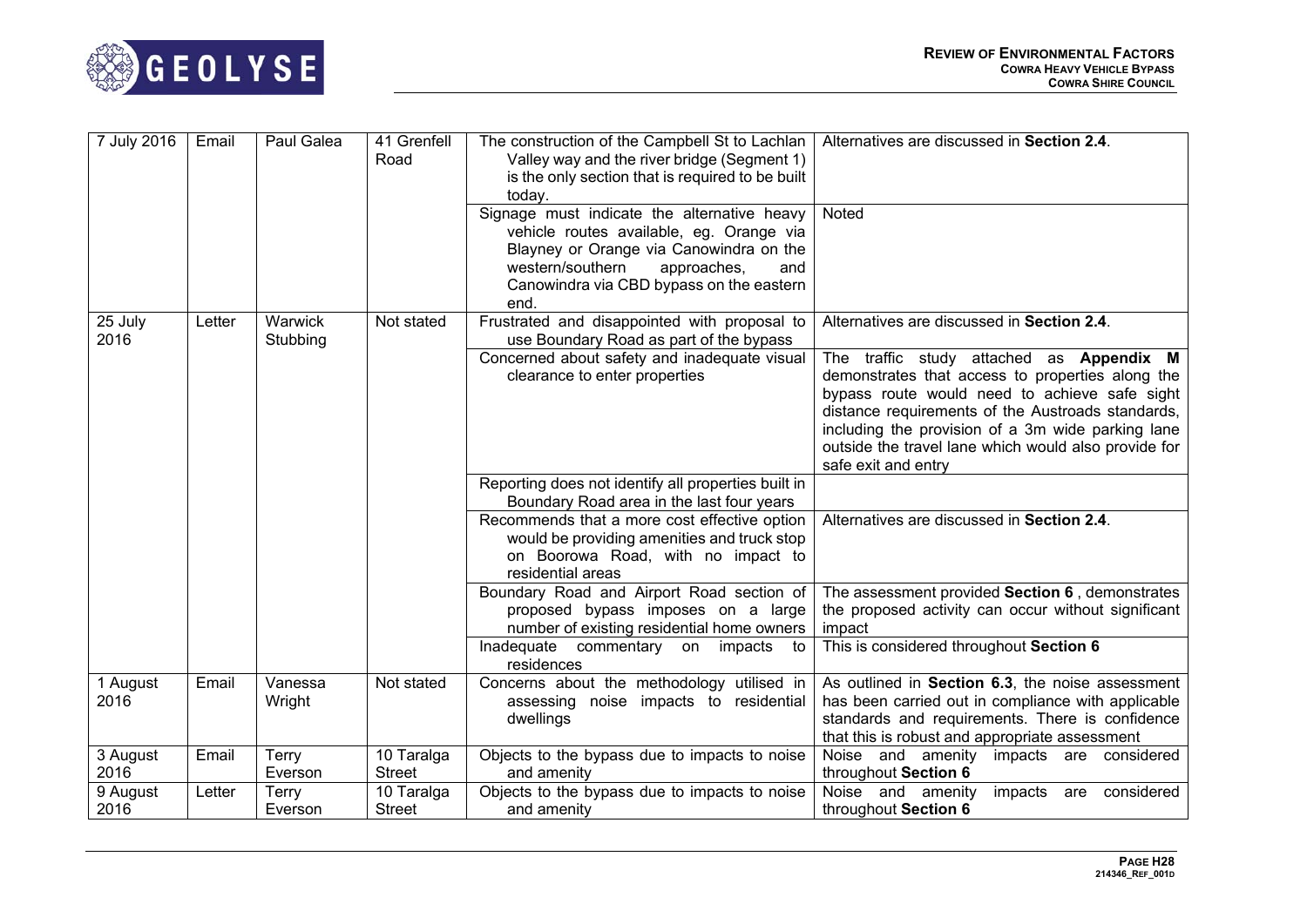

| 1 July 2016 | Letter | KM & B F<br>Tomlin | 19 Dawson<br>Drive | The plan shows the new road going through the<br>middle of our $2 \frac{1}{2}$ acre prime Commercial<br>block. As Cowra Council would have<br>noticed we put a lot or time, work and<br>expense into developing this land not only<br>for our benefit, but to improve the entry into<br>Cowra on the Southern side. The attached<br>photos will show this land in its previous<br>state.                                                                                                     | Noted                                                                                                                                                                                  |
|-------------|--------|--------------------|--------------------|----------------------------------------------------------------------------------------------------------------------------------------------------------------------------------------------------------------------------------------------------------------------------------------------------------------------------------------------------------------------------------------------------------------------------------------------------------------------------------------------|----------------------------------------------------------------------------------------------------------------------------------------------------------------------------------------|
|             |        |                    |                    | We have this land for sale and since placing the<br>"For Sale Signs" on the land we have had 3<br>enquires, a Fuel Company, Tyre Franchise<br>Company and a Truck Operating Business,<br>who all need a large block to operate their<br>business. All of these prospective buyers<br>have been put off when we told them to<br>check with the Council regarding the<br>Bypass and having to obtain a D/A.                                                                                    | <b>Noted</b>                                                                                                                                                                           |
|             |        |                    |                    | If we were to currently sell this $2\frac{1}{2}$ acres of land<br>will the Council approve a DA. If Council<br>were to approve a D/A how long would it<br>take to be approved? If we were to sell the<br>property and a business was to be<br>established on the land and at a later date<br>the Bypass followed, it is my understanding<br>that the Cowra Council would have to<br>compensate for the land, established<br>buildings and business.                                          | This is not a matter that can be addressed via the<br>REF process and requires direction discussions<br>between Council and the land owner, which are<br>understood to have commenced. |
|             |        |                    |                    | Under the circumstances we feel until we get<br>some definite answers, direction or some<br>agreement on this matter, we believe we are<br>being held to ransom indefinitely.<br>Being in this situation we consider it to be very<br>unfair for Cowra Council to expect us to pay<br>the rates on this land due to Council not<br>being able to give a specific time line for<br>building of the Bypass. It is therefore under<br>these circumstances that some agreement<br>should be met. | This is not a matter that can be addressed via the<br>REF process and requires direction discussions<br>between Council and the land owner                                             |